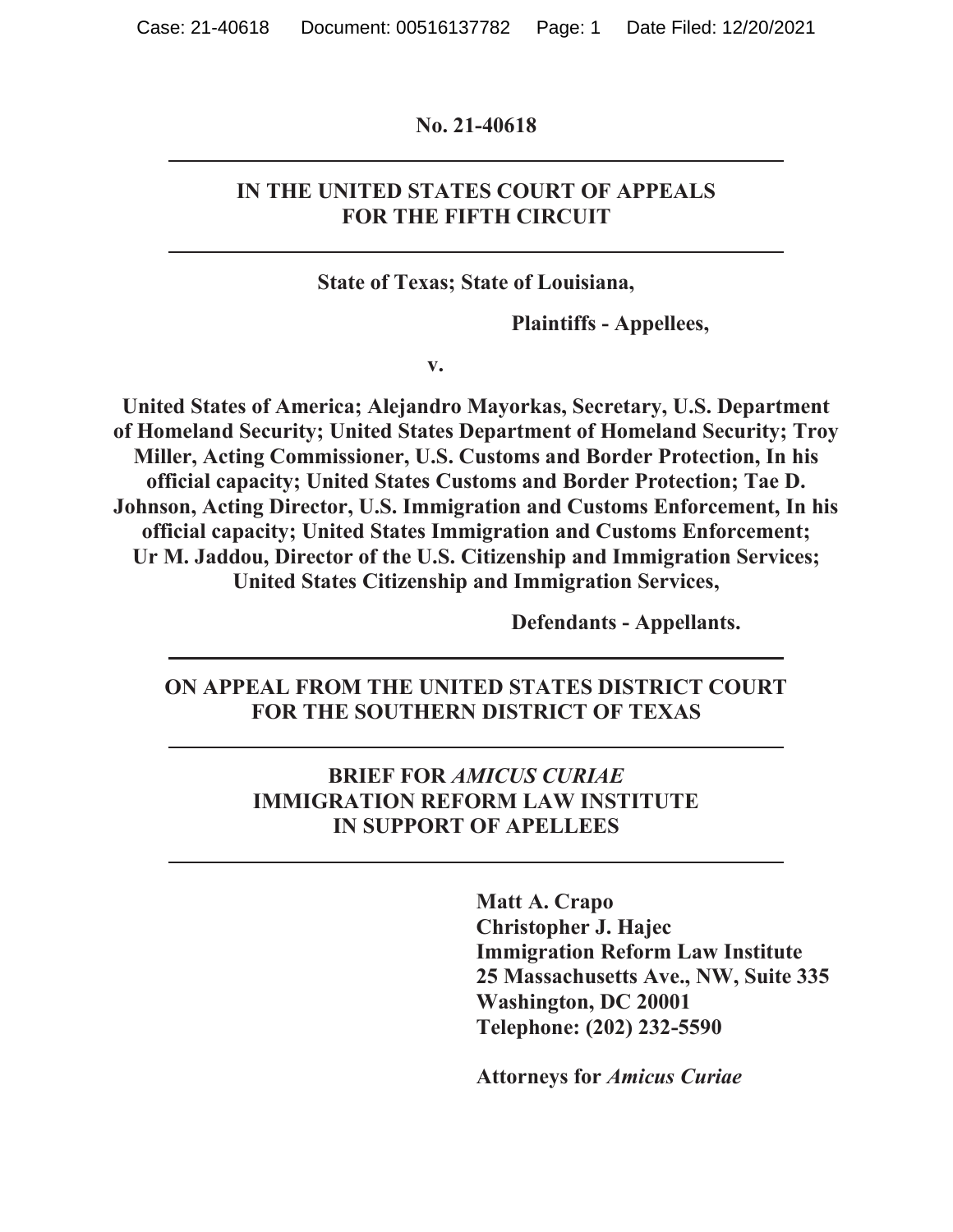#### **SUPPLEMENTAL STATEMENT OF INTERESTED PERSONS**

Pursuant to Fifth Circuit Rule 28.2.1 and Fed. R. App. P. 26.1, *amicus curiae* Immigration Reform Law Institute makes the following disclosures:

1) For non-governmental corporate parties please list all parent

corporations: None.

2) For non-governmental corporate parties please list all publicly held

companies that hold 10% or more of the party's stock: None.

3) The following entity has an interest in the outcome of this case:

Immigration Reform Law Institute.

DATED: December 20, 2021 Respectfully submitted,

/s/ Matt Crapo Matt A. Crapo Immigration Reform Law Institute 25 Massachusetts Ave., NW, Suite 335 Washington, DC 20001 Telephone: (202) 232-5590

Attorney for *Amicus Curiae*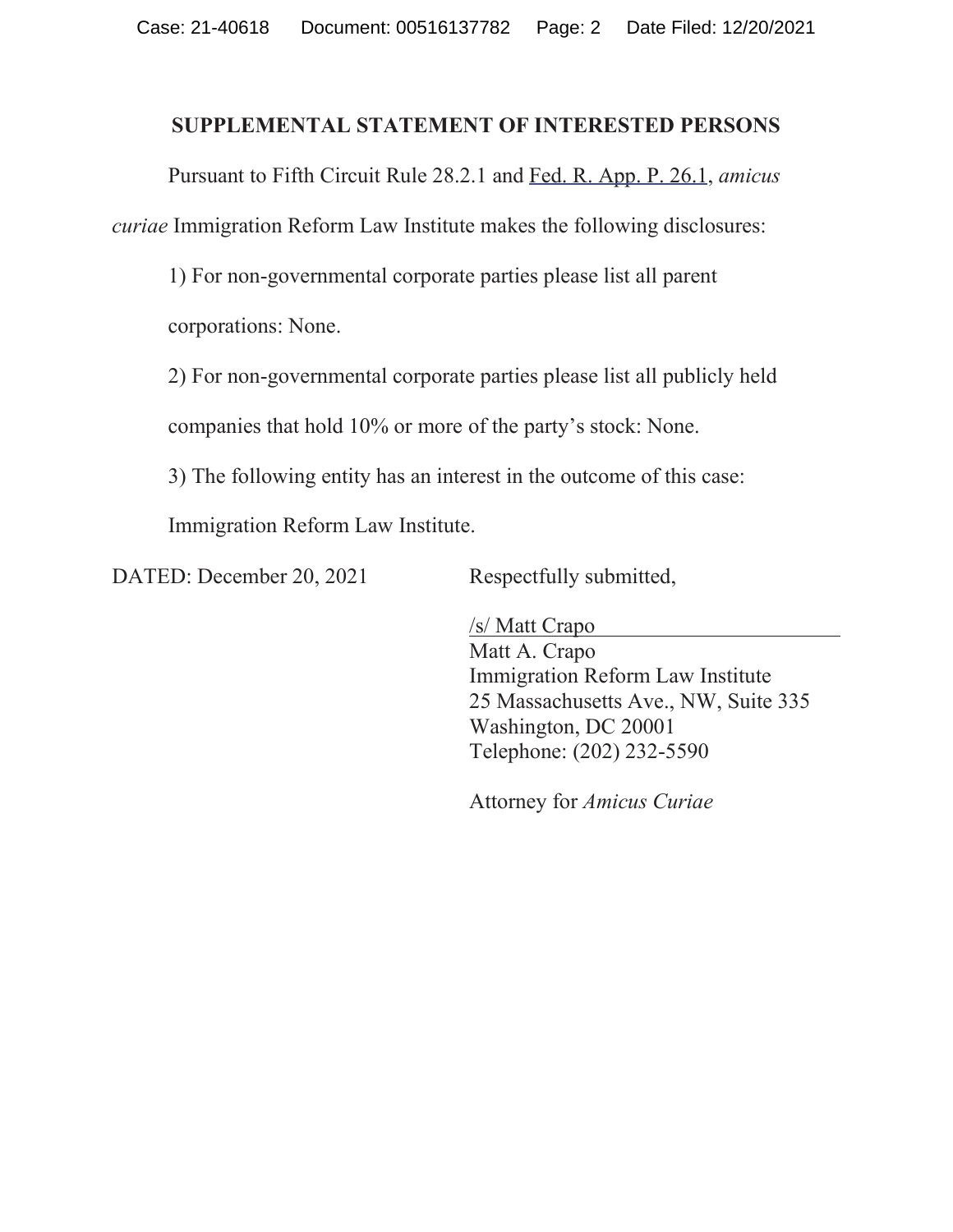# **TABLE OF CONTENTS**

## **Page**

|     | SUPPLEMENTAL STATEMENT OF INTERESTED PERSONS             |  |
|-----|----------------------------------------------------------|--|
|     |                                                          |  |
|     |                                                          |  |
|     |                                                          |  |
|     |                                                          |  |
|     | I. Rules Establishing Immigration Enforcement Priorities |  |
| II. | The Interim Guidelines Constitute Substantive Rules That |  |
|     |                                                          |  |
|     | <b>CERTIFICATE OF COMPLIANCE</b>                         |  |
|     | <b>CERTIFICATE OF SERVICE</b>                            |  |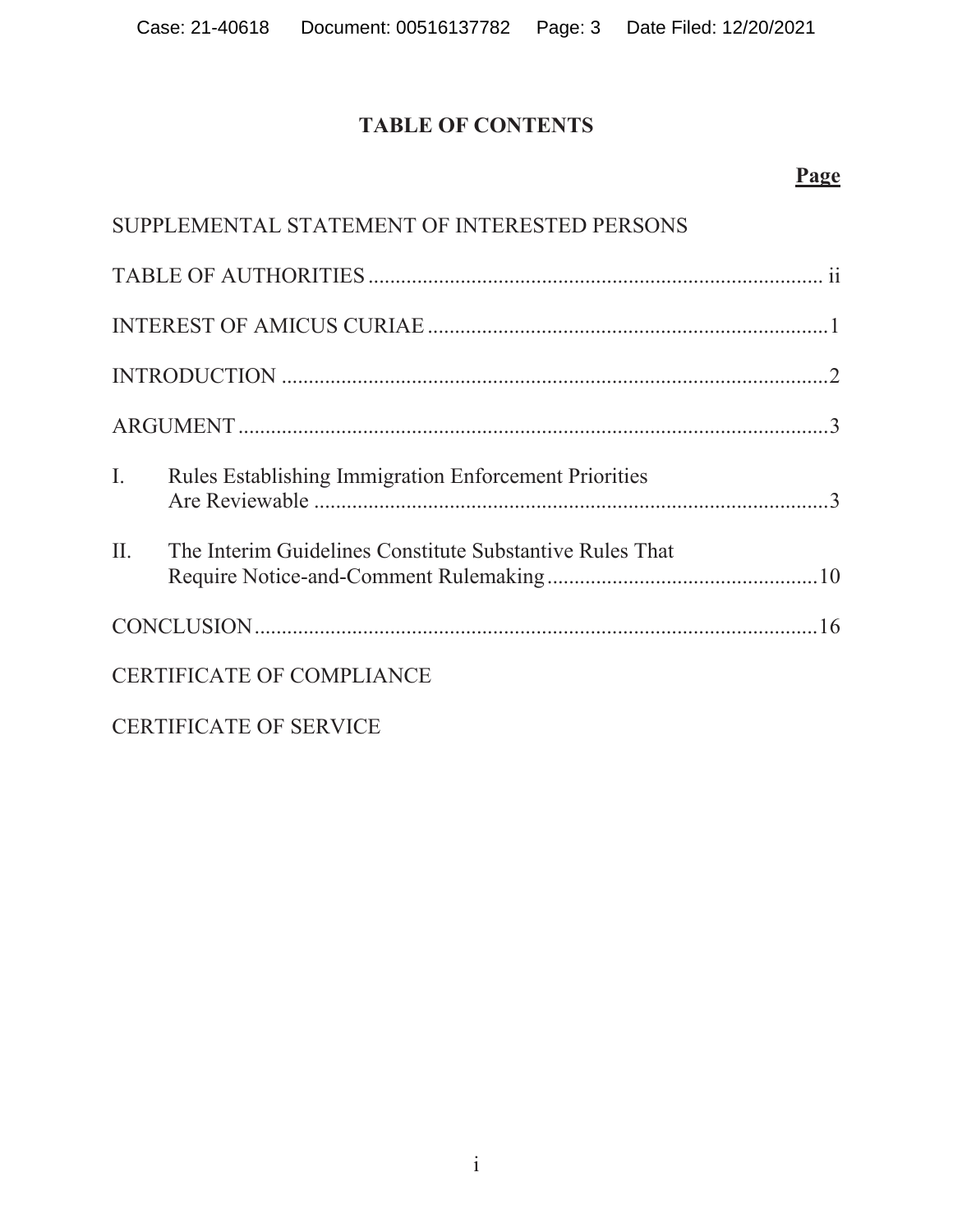# **TABLE OF AUTHORITIES**

# **Page(s)**

## **CASES**

| Arizona v. United States,                                |
|----------------------------------------------------------|
| Arizona Dream Act Coal. v. Brewer,                       |
| Galvan v. Press,                                         |
| Heckler v. Chaney,                                       |
| Jennings v. Rodriguez,                                   |
| Johnson v. Guzman Chavez,                                |
| Matter of $C$ -T-L-,                                     |
| Matter of Silva-Trevino,                                 |
| Ng Fung Ho v. White,                                     |
| Nielsen v. Preap,                                        |
| Nishimura Ekiu v. United States,                         |
| Professionals & Patients for Customized Care v. Shalala, |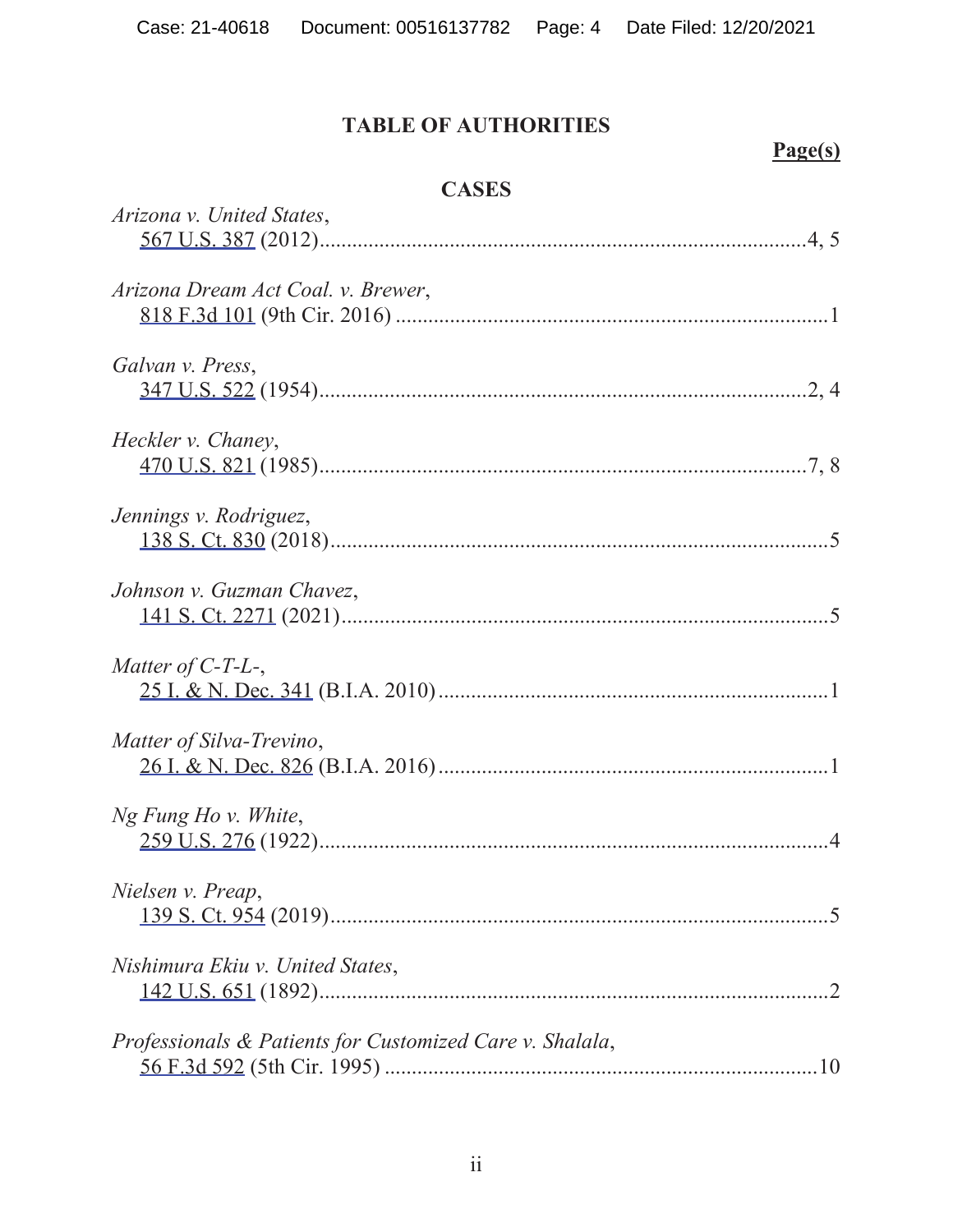| Save Jobs USA v. U.S. Dep't of Homeland Sec.,                                                         |
|-------------------------------------------------------------------------------------------------------|
|                                                                                                       |
| Texas v. Biden (Texas MPP),<br>F.4th , 2021 U.S. App. LEXIS 36689 (5th Cir. Dec. 13, 2021)  5, passim |
| Torres v. Lynch,                                                                                      |
|                                                                                                       |
| Town of Castle Rock v. Gonzales,                                                                      |
| Trump v. Hawaii,                                                                                      |
|                                                                                                       |
| United States v. Texas,                                                                               |
|                                                                                                       |
| Wash. All. of Tech. Workers v. U.S. Dep't of Homeland Sec.,                                           |
|                                                                                                       |
| <b>STATUTES</b>                                                                                       |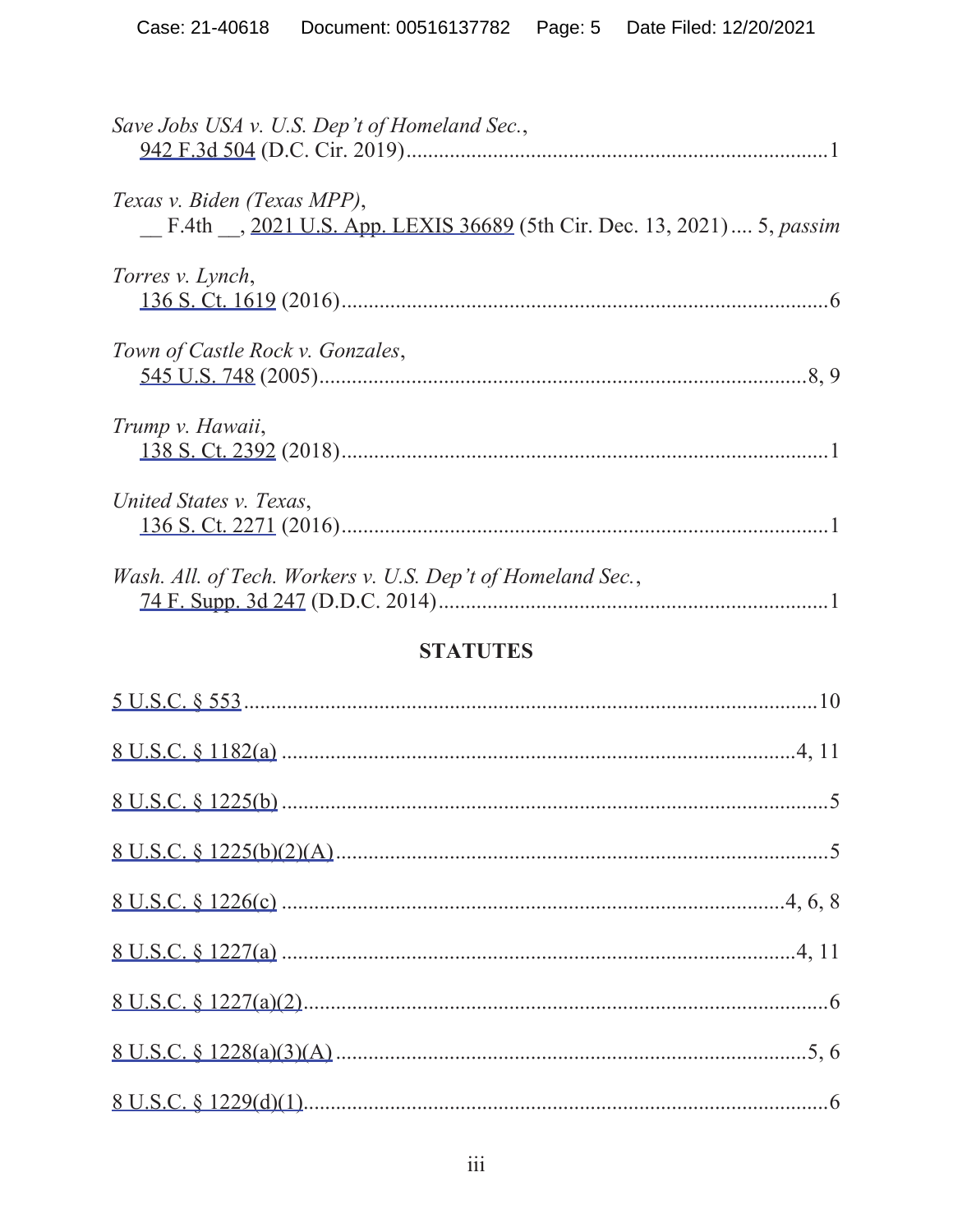# **REGULATIONS**

# **MISCELLANEOUS**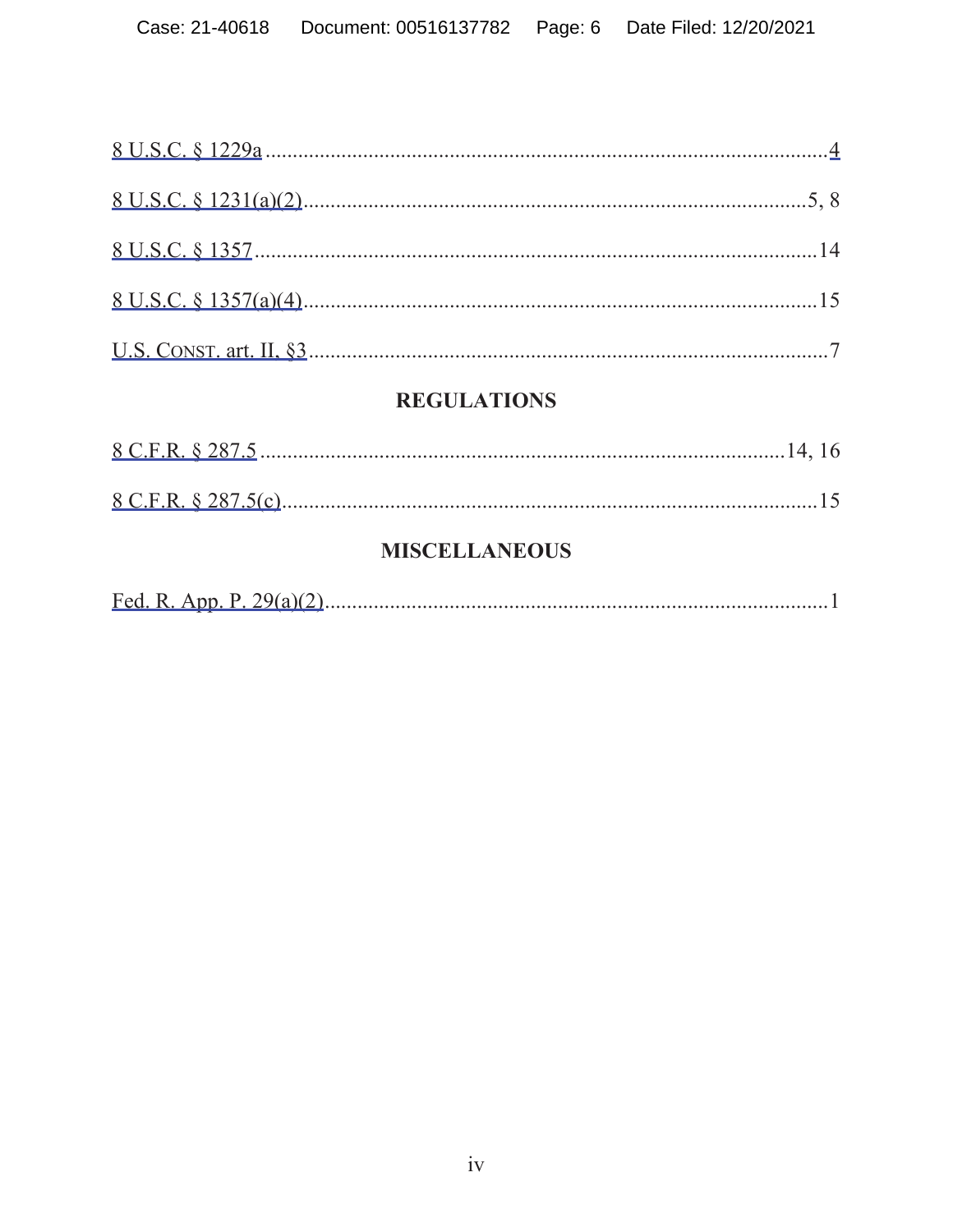#### **INTEREST OF** *AMICI CURIAE1*

The Immigration Reform Law Institute ("IRLI") is a non-profit  $501(c)(3)$ public interest law firm dedicated to litigating immigration-related cases on behalf of, and in the interests of, United States citizens, and also to assisting courts in understanding and accurately applying federal immigration law. For more than twenty years the Board of Immigration Appeals has solicited supplementary briefing, drafted by IRLI staff, from the Federation for American Immigration Reform, of which IRLI is a supporting organization. IRLI has litigated or filed *amicus curiae* briefs in a wide variety of cases, including *Trump v. Hawaii*, 138 S. Ct. 2392 (2018); *United States v. Texas*, 136 S. Ct. 2271 (2016); *Arizona Dream Act Coal. v. Brewer*, 818 F.3d 101 (9th Cir. 2016); *Washington All. of Tech. Workers v. U.S. Dep't of Homeland Sec.*, 74 F. Supp. 3d 247 (D.D.C.2014); *Save Jobs USA v. U.S. Dep't of Homeland Sec.*, 942 F.3d 504 (D.C. Cir. 2019); *Matter of Silva-Trevino*, 26 I. & N. Dec. 826 (B.I.A. 2016); and *Matter of C-T-L-*, 25 I. & N. Dec. 341 (B.I.A. 2010).

<sup>&</sup>lt;sup>1</sup> Pursuant to Fed. R. App. P. 29(a)(2), counsel for both Plaintiffs-Appellees and Defendant-Appellants have consented to the filing of this *amicus* brief. No counsel for a party in this case authored this brief in whole or in part, and no such counsel or party made a monetary contribution intended to fund the preparation of this brief. No person other than *amicus curiae*, its members, or its counsel made a monetary contribution to the preparation or submission of this brief.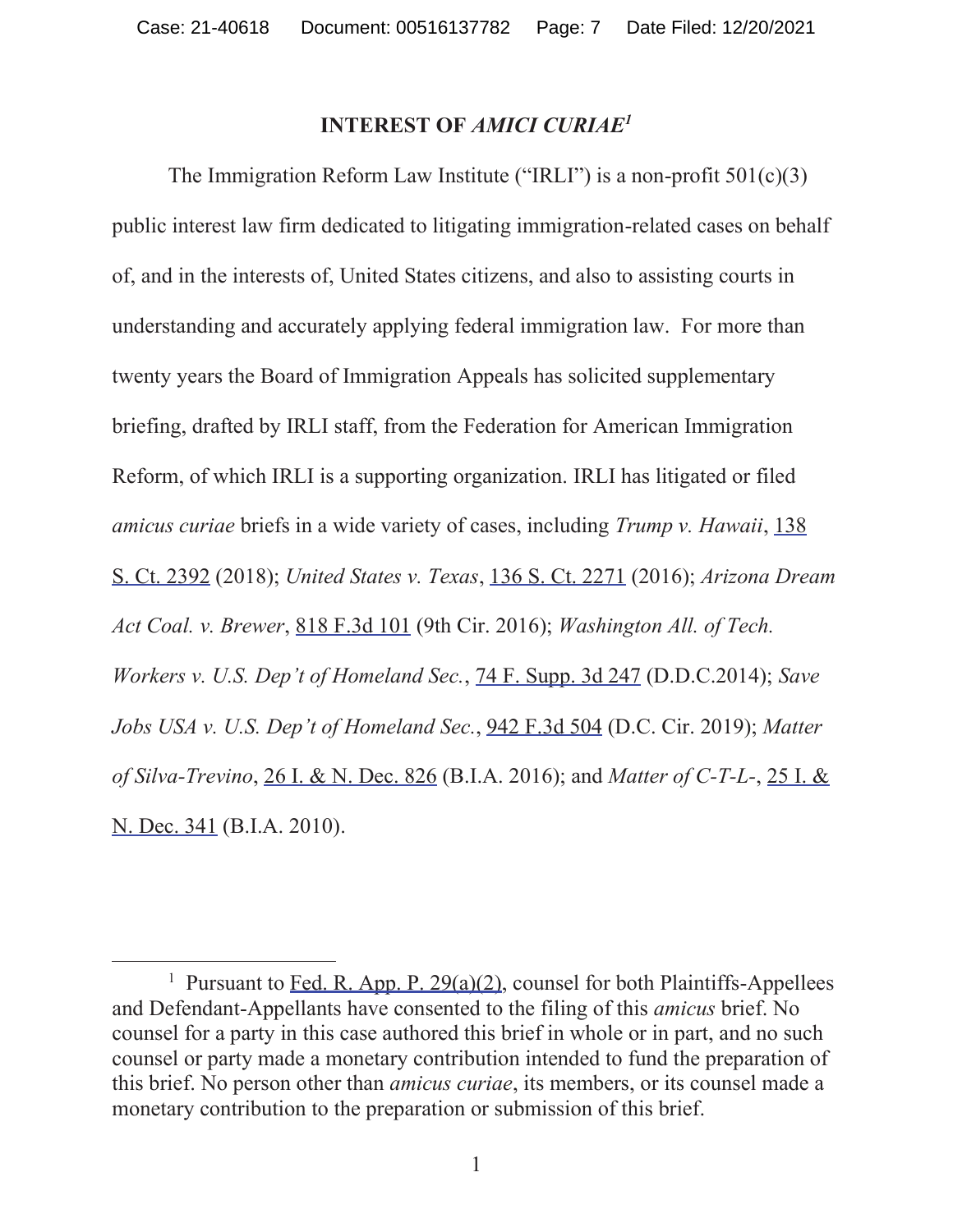#### **INTRODUCTION**

To the extent that the Court finds that this case is not moot, $2$  the Court should affirm the district court's preliminary injunction. It has long been recognized that the power "to forbid the entrance of foreigners … or to admit them only in such cases and upon such conditions as it may see fit to prescribe" is an inherent sovereign prerogative entrusted exclusively in Congress. *Nishimura Ekiu v. United States*, 142 U.S. 651, 659 (1892); *see also Galvan v. Press*, 347 U.S. 522, 531 (1954) ("Policies pertaining to the entry of aliens and their right to remain here are . . . entrusted exclusively to Congress . . . ."). But the Executive branch of the federal government has refused to enforce the laws passed by Congress requiring that certain enforcement actions be taken.

The enforcement guidelines set forth in the Memoranda of the Department of Homeland Security's ("DHS") violate the Administrative Procedure Act ("APA") because they are contrary to law and are procedurally infirm. Although Congress has permitted DHS to exercise broad discretion in enforcing some aspects of the immigration system, it has constrained that discretion by mandating

<sup>&</sup>lt;sup>2</sup> On December 6, 2021, the government filed a "Consent Motion to Voluntarily Dismiss Appeal" in which it suggests that this case is moot in light of the Department of Homeland Security's ("DHS's") September 30, 2021, memorandum setting forth new immigration enforcement guidelines and rescinding the memoranda under review. The Court has not yet ruled on that motion.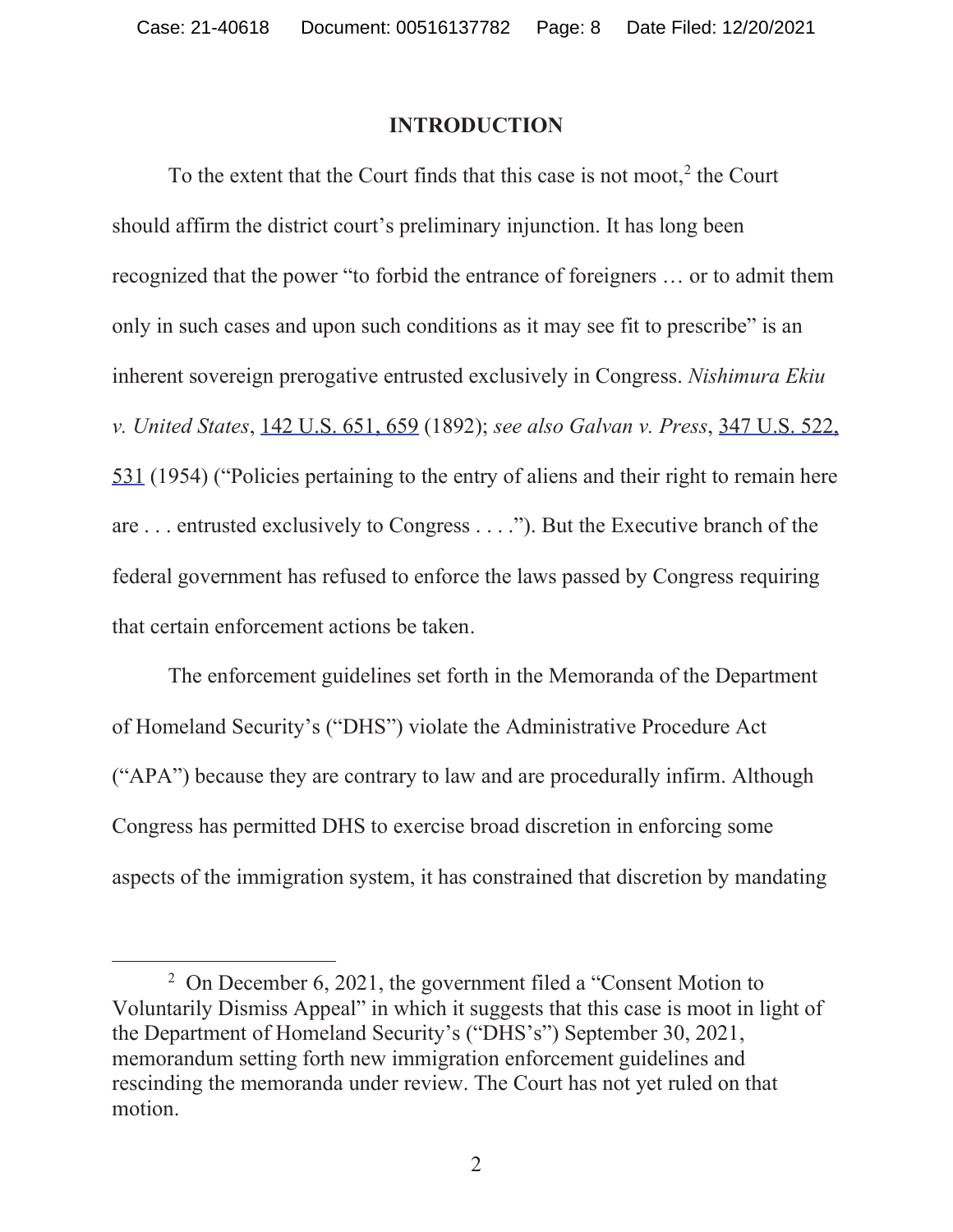certain enforcement actions with respect to certain classes of aliens, including the detention and removal of criminal aliens and aliens who have already been ordered removed. Nevertheless, in the face of such congressional directives, DHS has issued rules that preclude immigration officers from taking any enforcement actions against the vast majority of illegal aliens absent pre-approval by a highranking official. The rules, which are prospective and of general applicability, are reviewable and contradict clear statutory commands. The rules also greatly constrain officers' discretion and are therefore substantive rules that are procedurally invalid because they were issued without the required notice and opportunity for comment.

Because the Memoranda are contrary to law and procedurally invalid , this Court should affirm the district court's preliminary injunction.

#### **ARGUMENT**

### **I. Rules Establishing Immigration Enforcement Priorities Are Reviewable**

The Immigration and Nationality Act ("INA") establishes a comprehensive and uniform immigration system governing who may enter and remain in the United States. Congress has specified numerous classes of aliens who are removable from the United States, such as aliens who enter illegally, commit certain crimes, violate the terms of their status (visa overstays), obtain admission through fraud or misrepresentation, vote unlawfully, become a public charge, and

3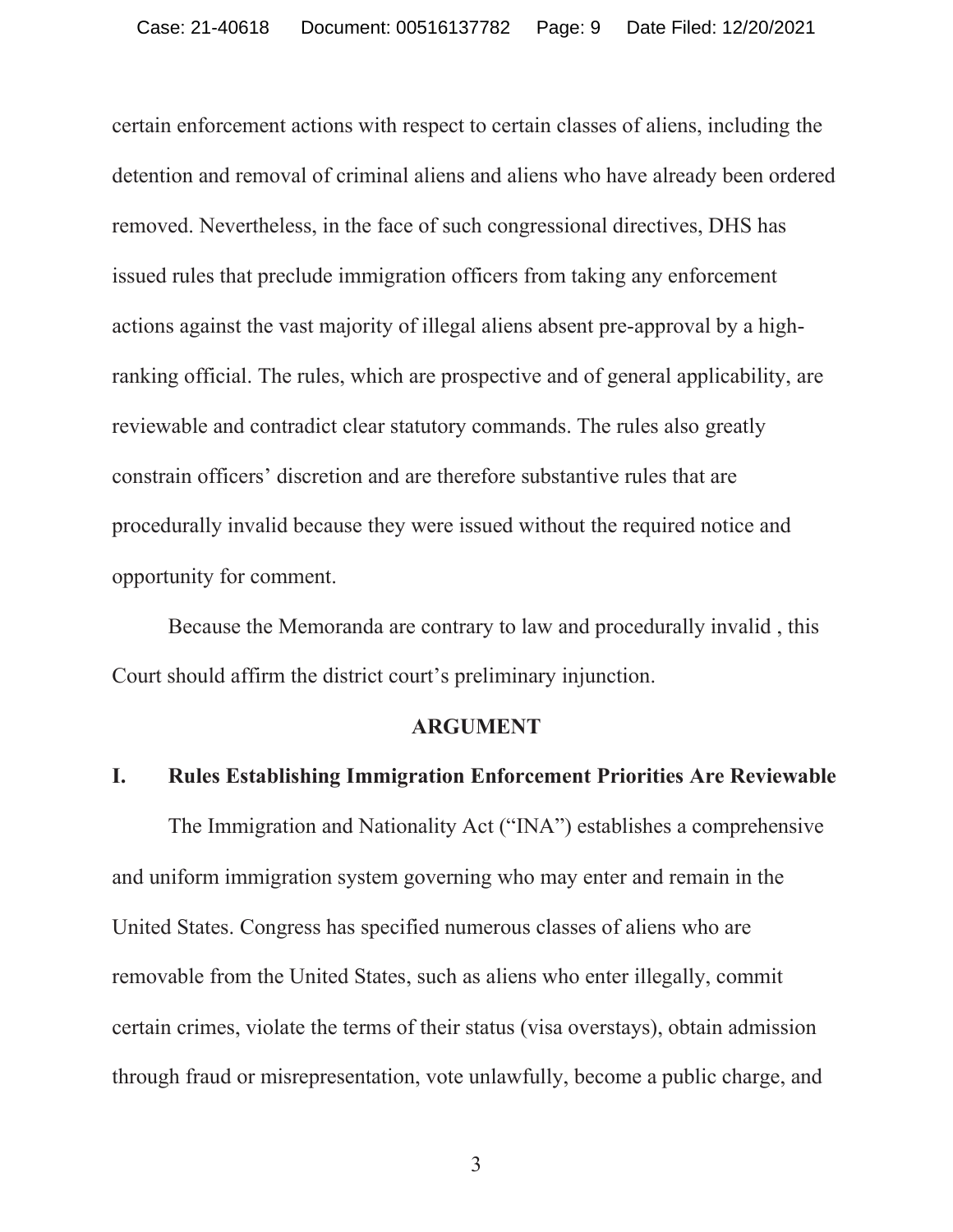whose work would undermine wages or working conditions of American workers. *See generally* 8 U.S.C. §§ 1182(a), 1227(a). By simply defining the various classes of removable aliens and merely establishing a procedure to decide whether aliens are removable, *see* 8 U.S.C. § 1229a (establishing removal proceedings), Congress generally left the determination of whether to seek removal of specific aliens in the discretion of DHS. It further provided for various forms of discretionary relief from removal, such as asylum, cancellation of removal, and adjustment of status. Thus, it is fair to say, "[a] principal feature of the removal system is the broad discretion exercised by immigration officials." *Arizona v. United States*, 567 U.S. 387, 396 (2012).

Congress did not, however, leave such discretion unbounded, and Congress has primacy in setting immigration policy. *See Galvan*, 347 U.S. at 531 ("Policies pertaining to the entry of aliens and their right to remain here are . . . entrusted exclusively to Congress . . . ."); *Ng Fung Ho v. White*, 259 U.S. 276, 280 (1922) (describing the Court's task as "merely to ascertain the intention of Congress."). Congress singled out at least two classes of aliens against whom mandatory detention is specified—criminal aliens under section 1226(c) and every alien who has been ordered removed under section  $1231(a)(2)$ .<sup>3</sup> *See Jennings v. Rodriguez*,

<sup>&</sup>lt;sup>3</sup> There is another class of alien whose detention is mandated under the INA: illegal aliens apprehended at the border. *See* 8 U.S.C. § 1225(b); *Texas v. Biden (Texas MPP)*, F.4th , 2021 U.S. App. LEXIS 36689, \*140 (5th Cir.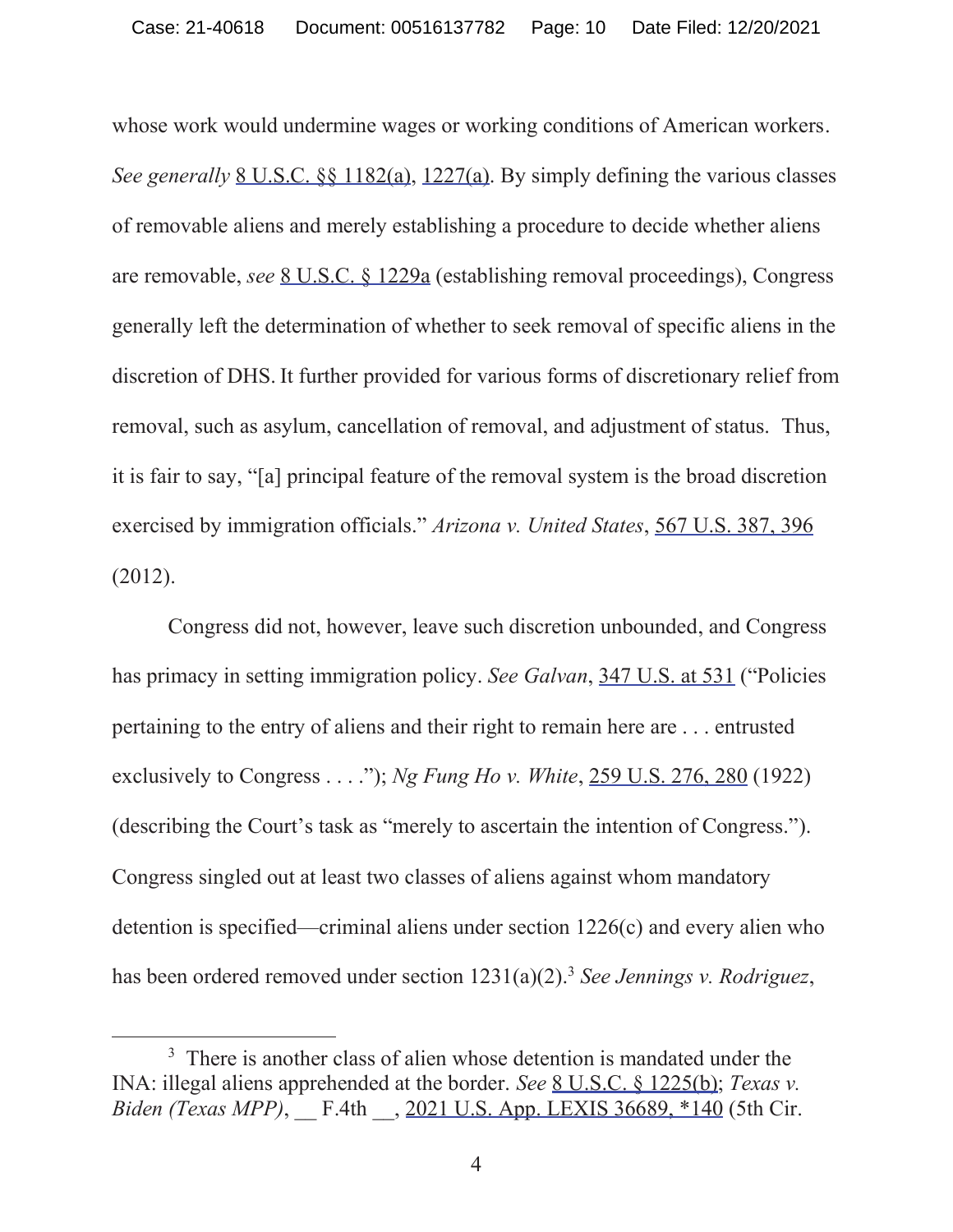138 S. Ct. 830, 837 (2018) (holding that section 1226(c) "carves out a statutory category of aliens who may *not* be released under § 1226(a)") (emphasis in original); *Nielsen v. Preap*, 139 S. Ct. 954, 959-60 (2019) (same); *Johnson v. Guzman Chavez*, 141 S. Ct. 2271, 2281 (2021) (holding that under 8 U.S.C. § 1231(a)(2), "detention is mandatory").

Despite these clear statutory directives, the government argues that it can avoid these mandates because the "INA vests the antecedent decision whether to initiate or continue to pursue removal proceedings against a particular noncitizen in the sole, unreviewable discretion of the Executive Branch." Brief for Appellants ("App. Br.") at 35 (citing *Arizona*, 567 U.S. at 396 (recognizing the Executive's discretion to decide "whether it makes sense to pursue removal at all")). The government's argument fails for at least two reasons.

First, the government overlooks two provisions in the INA that mandate the initiation of removal proceedings against criminal aliens, belying the government's claim of "sole, unreviewable discretion." Section  $1228(a)(3)(A)$  requires the initiation of removal proceedings against aliens who have been convicted of an aggravated felony. 8 U.S.C.  $\frac{$1228(a)(3)(A)}{54(4)}$  (stating that the DHS "shall provide for the initiation and, to the extent possible, the completion of removal

Dec. 13, 2021) (holding that  $8 \text{ U.S.C.}$   $8 \frac{1225(b)(2)(\text{A})}{2}$  "sets forth a general, plainly obligatory rule: detention for aliens seeking admission").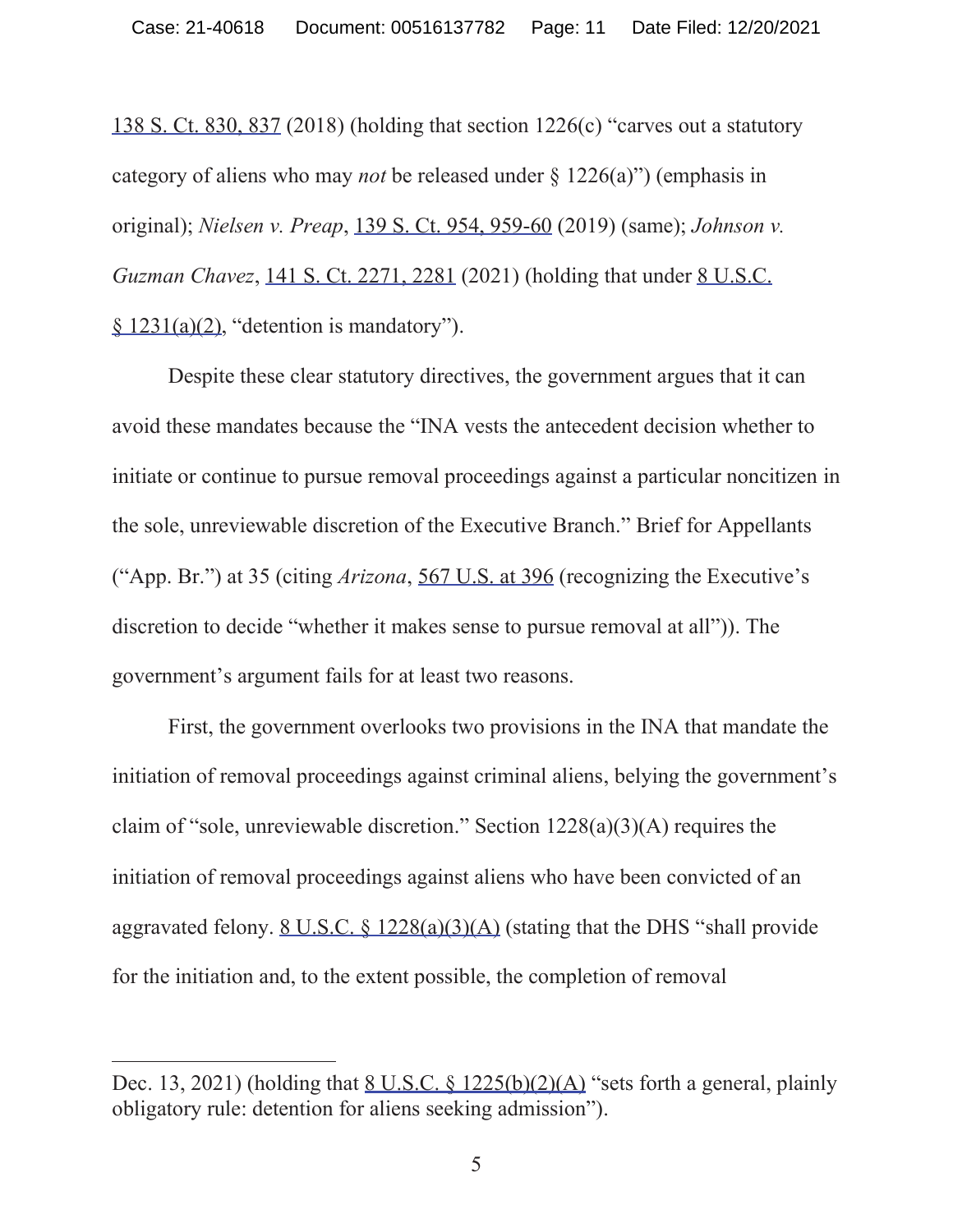proceedings, and any administrative appeals thereof, in the case of any alien convicted of an aggravated felony before the alien's release from incarceration for the underlying aggravated felony."). Although there is no Supreme Court precedent analyzing this provision in depth, the Court has observed that any alien who has been convicted of an aggravated felony "faces expedited removal proceedings." *Torres v. Lynch*, 136 S. Ct. 1619, 1623 (2016) (citing 8 U.S.C.  $$ 1228(a)(3)(A)).$ 

The government also overlooks section 1229(d)(1), which states: "In the case of an alien who is convicted of an offense which makes the alien deportable, the Attorney General *shall* begin any removal proceeding as expeditiously as possible after the date of the conviction." <u>8 U.S.C. § 1229(d)(1)</u> (emphasis added). Section 1227(a)(2) both defines all deportable offenses and designates a class of criminal aliens who must be detained under section 1226(c). Thus, far from vesting the decision whether to initiate removal proceedings in the unreviewable discretion of the Executive Branch, the INA requires the Executive to initiate removal proceedings against criminal aliens.

Second, the government erroneously conflates the discretion to decline to take an enforcement action in a particular instance with the establishment of a prospective rule of general applicability precluding enforcement actions against certain classes of aliens. The government avers that the "choice to refrain from

6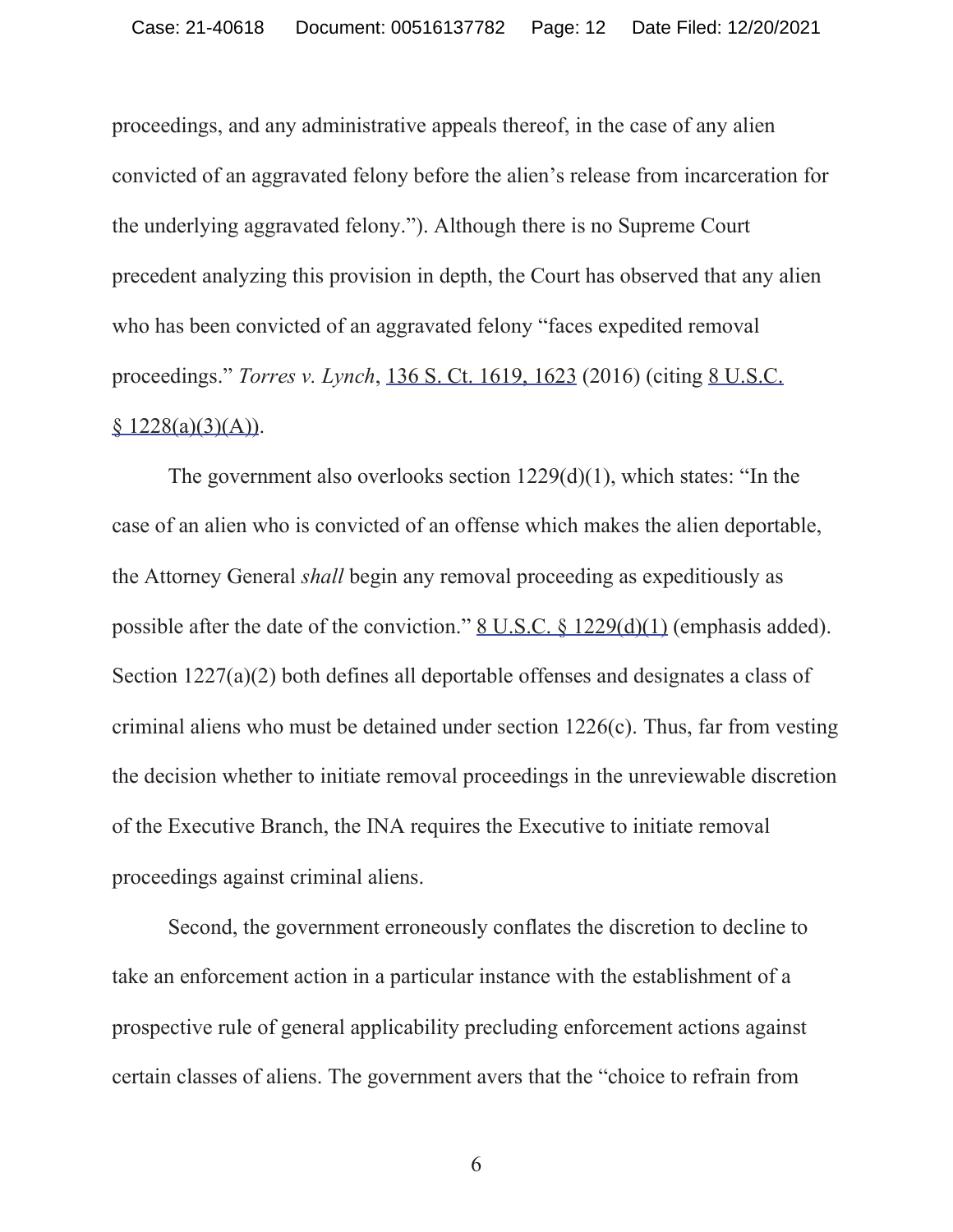pursuing particular enforcement actions is 'generally committed to an agency's absolute discretion.'" App. Br. at 30 (quoting *Heckler v. Chaney*, 470 U.S. 821, 831 (1985)). But as this Court recently held, *Heckler*'s non-reviewability presumption with respect to nonenforcement decisions does not apply to rules of general applicability and is instead limited only to the government's "discretion to do nothing in a particular case." *Texas MPP*, 2021 U.S. App. LEXIS 36689, at \*105-06. In *Texas MPP*, this Court distinguished between a "rule," which is prospective and of general applicability, and an "order," which is a final disposition of a particular matter at a particular moment in time, and held that *Heckler*'s presumption is inapplicable to "rules" and only applied to "orders." *See id.* at \*\*105-09. There is no question that the enforcement guidelines at issue here are rules as described in *Texas MPP*. *See id.* at \*112 (describing the memos at issue here as "undisputedly rules"); ROA.1412.

Addressing the reviewability of agency rules, the Court recounted how the "take care" clause of the Constitution, Art. II, sec. 3, derived from the prohibition in the English Bill of Rights against the English kings' prerogatives to suspend or dispense with the laws, *see id.* at \*95-105, and concluded that:

Congress *can* rebut the common-law presumption that nonenforcement discretion is unreviewable. Specifically, "the presumption may be rebutted where the substantive statute has provided guidelines for the agency to follow in exercising its enforcement powers." [*Heckler*, 470 U.S.] at 832-33. In other words, the executive *cannot* look at a statute, recognize that the statute is telling it to enforce the law in a particular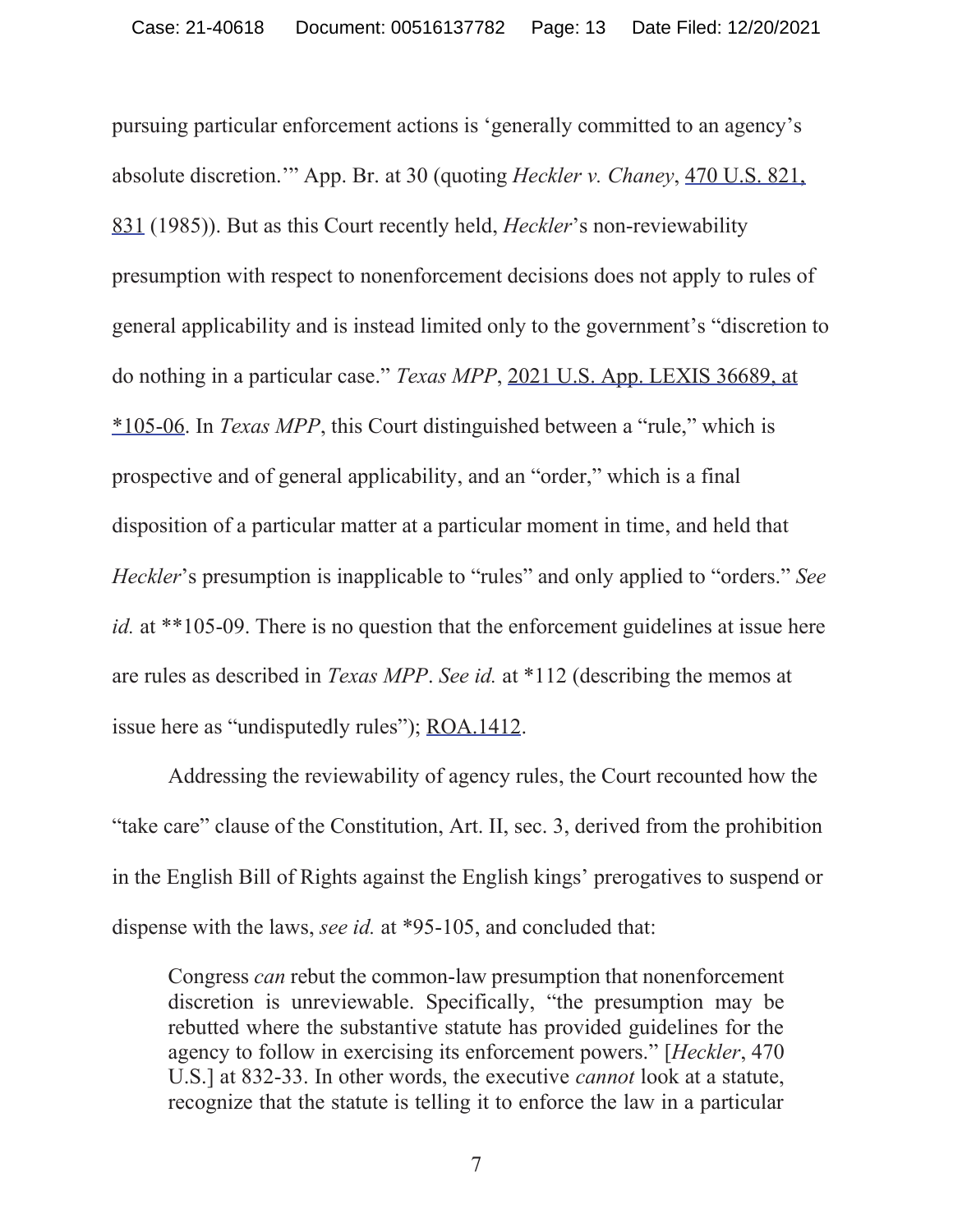way or against a particular entity, and tell Congress to pound sand. So *Heckler* expressly embraces the common law's condemnation of the dispensing power. *…* Moreover, the Court emphasized that nothing in the *Heckler* opinion should be construed to let an agency "consciously and expressly adopt[] a general policy that is so extreme as to amount to an abdication of its statutory responsibilities." *Heckler*, 470 U.S. at 833 n.4 (quotation omitted). This, of course, is a condemnation of the suspending power.

*Texas MPP*, 2021 U.S. App. LEXIS 36689, \*106-107 (emphases in original).

Here, Congress directed DHS to enforce the immigration laws in specific ways (mandatory detention) against specific classes of individuals (criminal aliens and aliens with a final removal order). *See* 8 U.S.C. §§ 1226(c), 1231(a)(2). Insofar as DHS's Memoranda preclude immigration officials from enforcing the detention mandates as specified by Congress against criminal aliens, they violate the prohibition against dispensing with the law. And to the extent that the Memoranda simply announce DHS's intention not to enforce a specific aspect of the law against anyone prospectively, the Memoranda violate the prohibition against suspending the law. Either way, the enforcement guidelines are unlawful.

The government also argues that word "shall" in <u>8 U.S.C.  $\$  1226(c)</u> and 1231(a)(2) "do not require DHS to arrest and detain every covered noncitizen." App. Br. at 32. The government relies on the Supreme Court's decision in *Town of Castle Rock v. Gonzales*, 545 U.S. 748, 761 (2005), for the proposition that the mere use of the word "shall" cannot overcome the deep-rooted nature of law-

8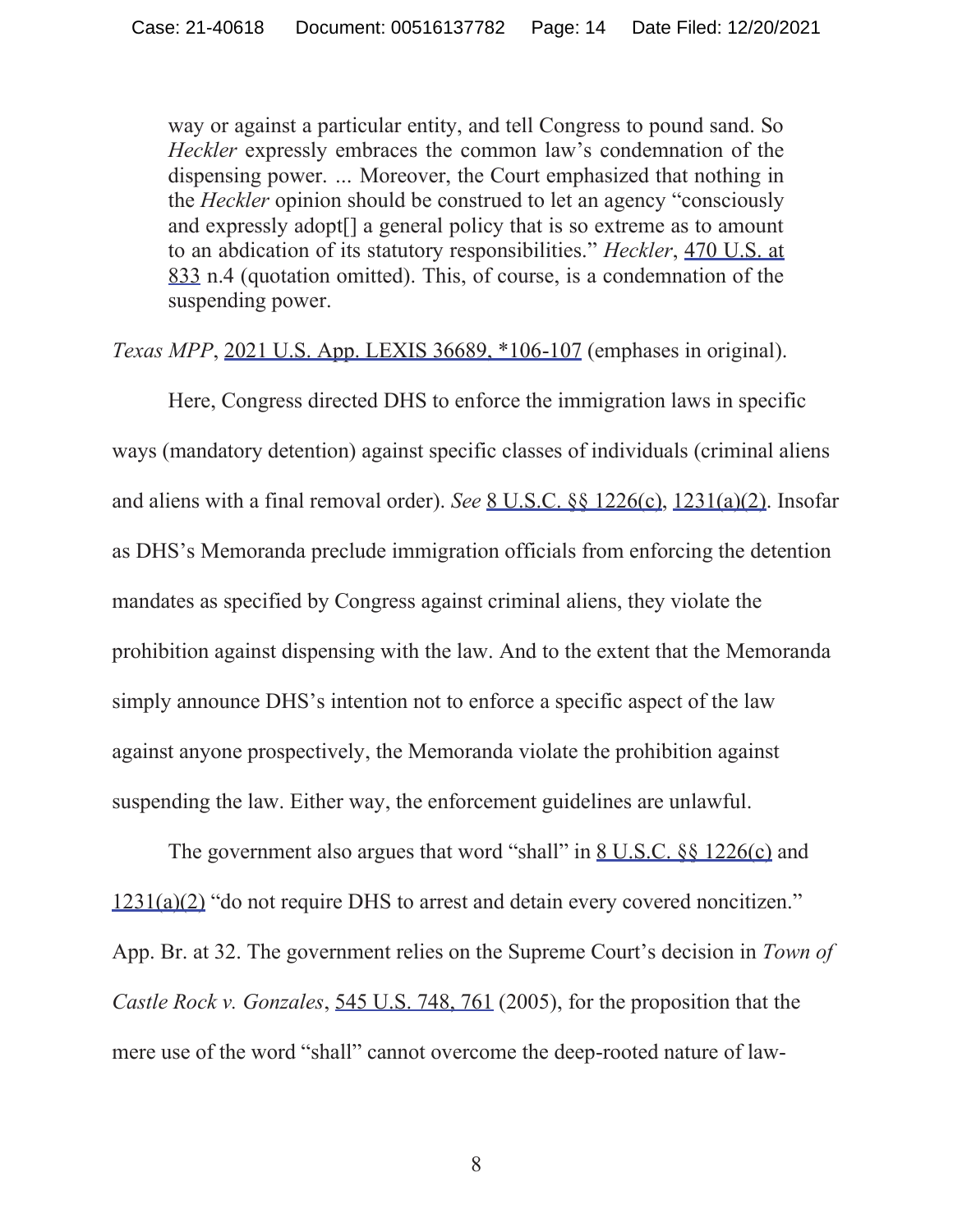enforcement discretion and is not a "true" mandate. App. Br. at 33. The government's reliance on *Castle Rock* is misplaced.

First, in *Castle Rock*, the Court merely concluded that the "respondent did not, for purposes of the Due Process Clause, have a property interest in police enforcement of the restraining order against her husband." 545 U.S. at 768. In other words, the Court rejected the respondent's novel claim that she had a personal entitlement to specific enforcement of her restraining order such that it constituted a protected property interest under the Fourteenth Amendment to the Constitution. *Id.* at 766. Here, in contrast, the district court did not grant such an individualized entitlement, but instead issued an injunction preventing DHS from adopting an enforcement rule that conflicts with the policies set forth by Congress and constrains the discretion that enforcement officers were granted by law.

Second, *Castle Rock* is consistent with the *Texas MPP* "rule"/"order" dichotomy. In *Castle Rock*, the Court was called upon to review the nonenforcement of a law with respect to a specific individual at a specific moment in time (an unreviewable "order" in *Texas MPP*'s parlance). But as the *Texas MPP*  Court recognized, "a litigant may not waltz into court, point his finger, and demand an agency investigate (or sue, or otherwise enforce against) 'that person over there.'" 2021 U.S. App. LEXIS 36689, \*105. The *Castle Rock* and *Heckler* Courts both recognized and carried forward the executive's longstanding, common-law-

9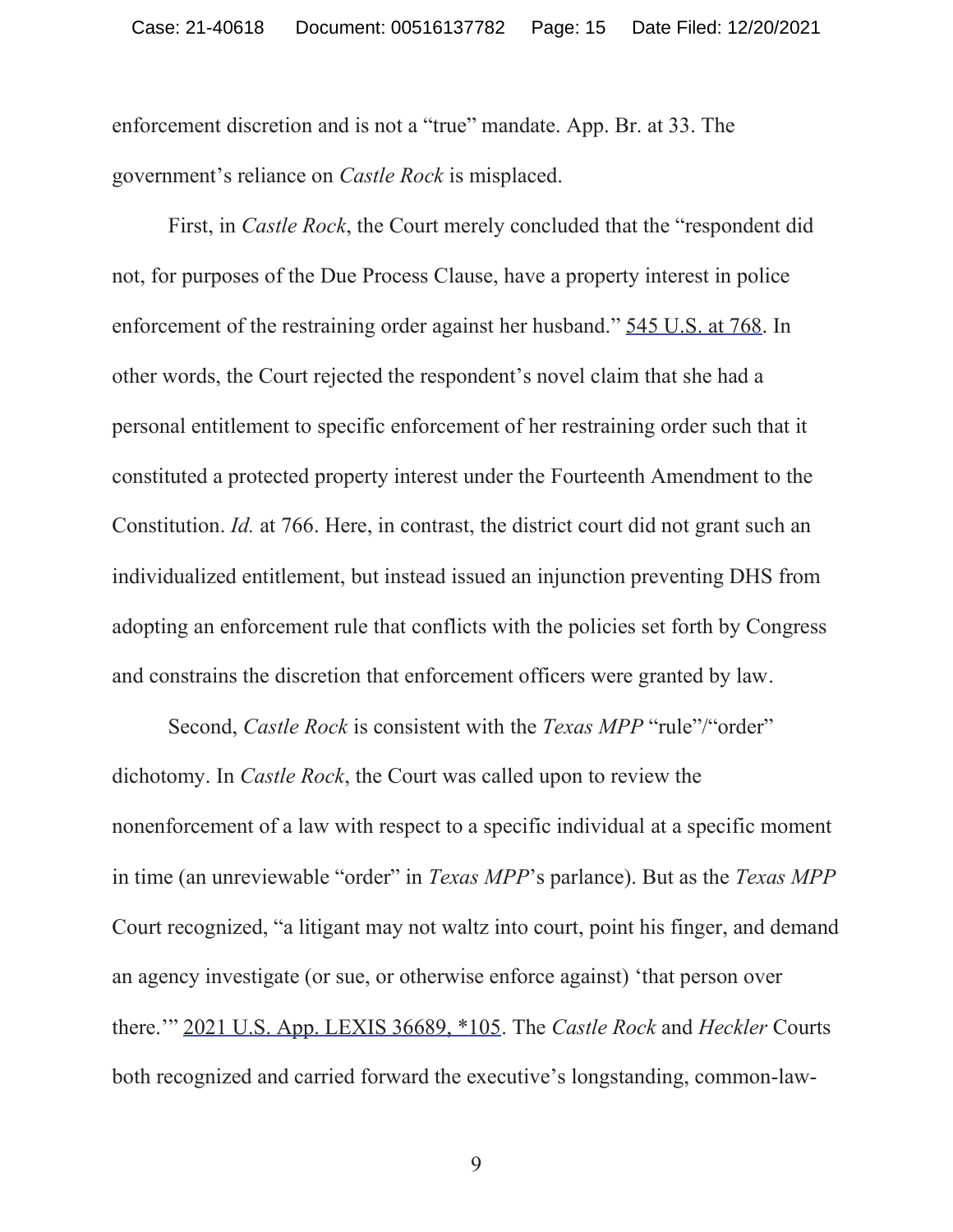based discretion to do nothing in a particular case. But here, unlike in *Castle Rock*  or *Heckler*, the Plaintiffs-Appellees do not challenge a nonenforcement decision with respect to a specific person under concrete circumstances, but instead challenge the adoption of a nonenforcement rule that will be applied generally and prospectively. *Castle Rock* does not purport to preclude review of such a nonenforcement rule.4

### **II. The Interim Guidelines Constitute Substantive Rules That Require Notice-and-Comment Rulemaking**

The government cannot show that the district court erred in determining that the Memoranda constitute substantive or legislative rules subject to the APA's notice-and-comment procedure (which was not followed here). ROA.1411-28; 5 U.S.C. § 553. The government argues that the prioritization scheme established by the Memoranda constitutes "a general statement of policy" because "it does not 'impose any rights and obligations' and [] it leaves 'the agency and its decisionmakers free to exercise discretion' in individual cases." App. Br. at 46 (quoting *Professionals & Patients for Customized Care v. Shalala*, 56 F.3d 592,

<sup>4</sup> The government raised *Castle Rock* in the *Texas MPP* case, but only to suggest that the "deep-rooted nature of law-enforcement discretion" precluded review of its power to parole aliens into the United States. *See* 2021 U.S. App. LEXIS 36689, \*144-45. Although the Court acknowledged that *Castle Rock* is relevant in the nonenforcement context, it did not suggest that *Castle Rock* would preclude review of a prospective "rule" of general applicability and found the government's argument to the contrary to be "as dangerous as it is limitless." *Id.*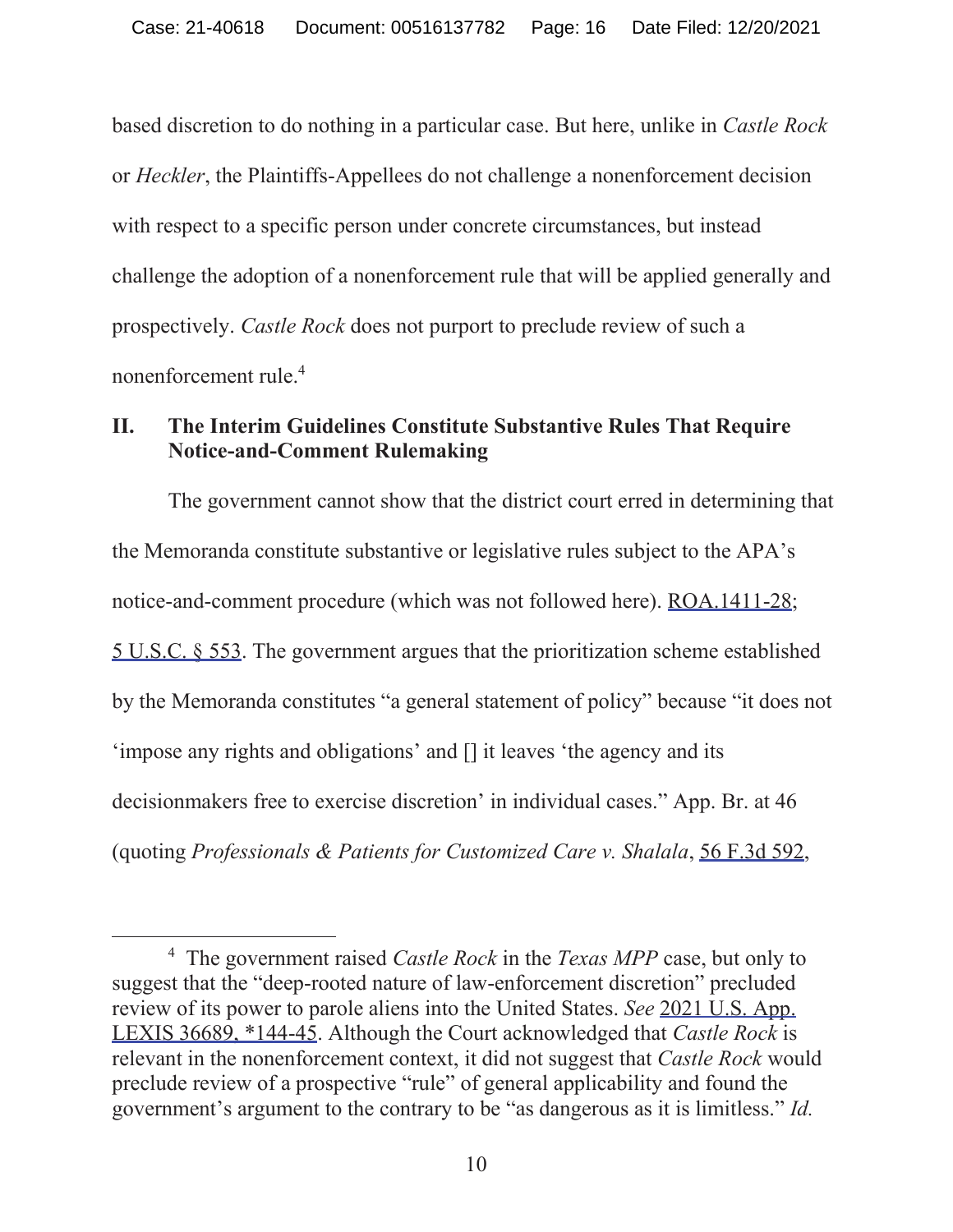595 (5th Cir. 1995)). According to the government, the preapproval process "does not meaningfully constrict line agents' discretion" and requests to pursue nonpriority targets have 'regularly' been granted through that process." App. Br. at 47 (citing ROA.679). But the district court correctly rejected these contentions on the ground that the memos affect the rights and obligations of certain aliens, DHS, and the States, ROA.1417-18, and because the memos constrain individual officers' authority to exercise their discretion to take enforcement actions against non-priority aliens. ROA.1419-23.

As noted above, Congress specified many classes of aliens who are removable from the United States, including aliens who enter illegally, commit certain crimes, violate the terms of their status (visa overstays), obtain admission through fraud or misrepresentation, vote unlawfully, become a public charge, and whose work would undermine wages or working conditions of American workers. *See generally* 8 U.S.C. §§ 1182(a), 1227(a). Under the interim guidelines, immigration officers are restricted from taking any enforcement action<sup>5</sup> against the vast majority of these classes of inadmissible or deportable aliens because

<sup>&</sup>lt;sup>5</sup> These restricted actions include: issuing a detainer; issuing, serving, filing, or cancelling a Notice to Appear; stopping, questioning, or arresting a noncitizen for an immigration violation; deciding whether to detain or release an alien from custody; deciding whether to grant deferred action; and executing a removal order. ROA.56.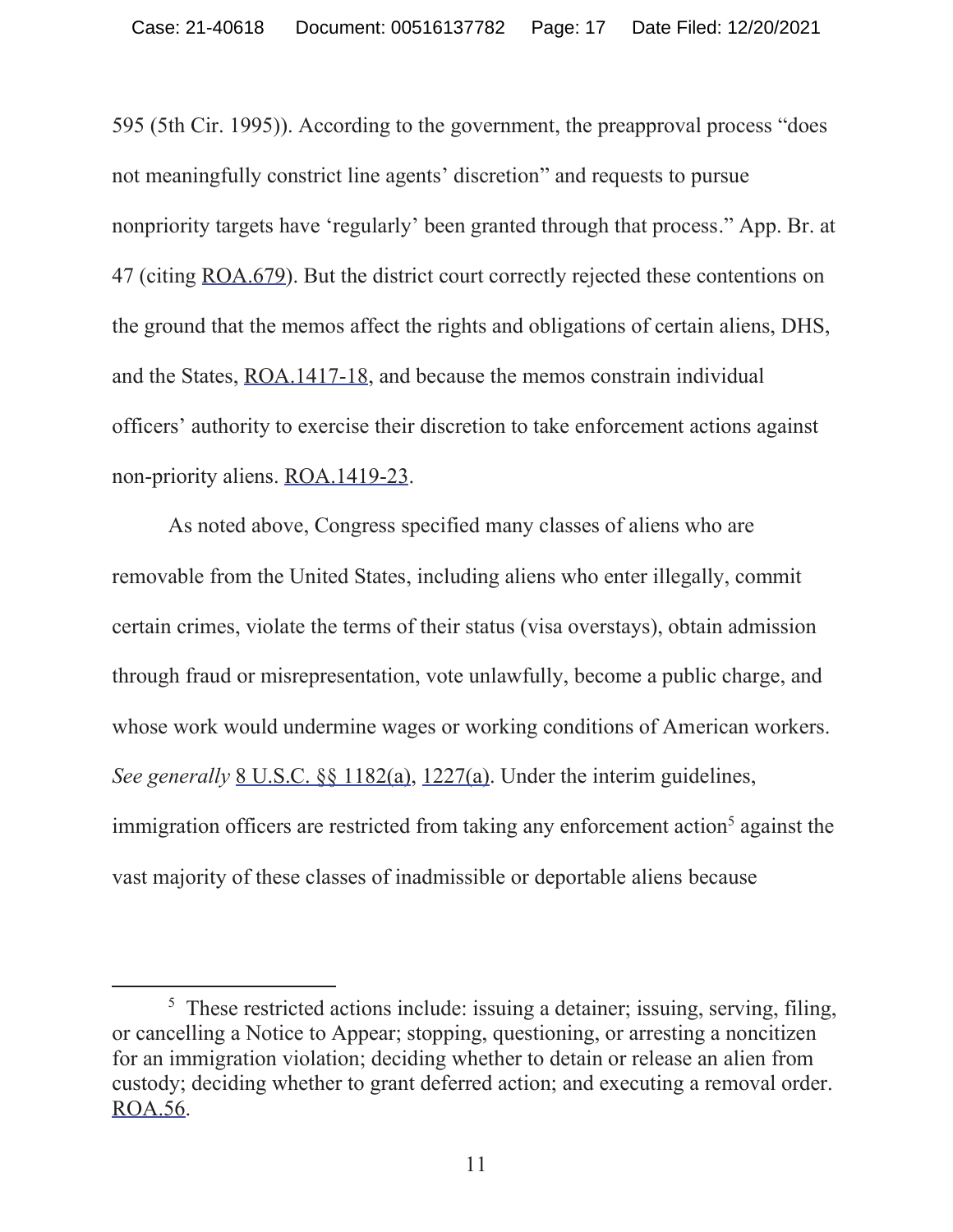enforcement is largely limited to aggravated felons, who constitute only a small fraction of the population of removable aliens.

The DHS has long prioritized the removal of criminal aliens over other immigration violators. For example, in fiscal year 2020, "90 percent of ICE ERO's administrative arrests were for aliens with criminal convictions or pending criminal charges while the remaining 10 percent were other immigration violators." U.S. Immigration and Customs Enforcement, Enforcement and Removal Operations, Fiscal Year 2020 Enforcement and Removal Operations Report ("2020 ICE Report") at 13, available at: https://www.ice.gov/doclib/news/library/reports/ annual-report/eroReportFY2020.pdf, (last visited December 20, 2021). In fiscal year 2018, criminal aliens constituted 87 percent of all ICE interior removals. *See id.* at 14 (Figure 9). Yet even though 87-90 percent of all ICE interior removals are criminal aliens, only a fraction of those criminal aliens are aggravated felons and would therefore be subject to removal under the interim guidelines. "[O]nly about 15 percent of the criminal aliens removed from the interior in 2018" were aggravated felons. *See Center for Immigration Studies, Biden Freezes ICE; Suspends 85% of Criminal Alien Deportations*, available at: https://cis.org/Vaughan/Biden-Freezes-ICE-Suspends-85-Criminal-Alien-Deportations (last visited December 20, 2021). In other words, although the vast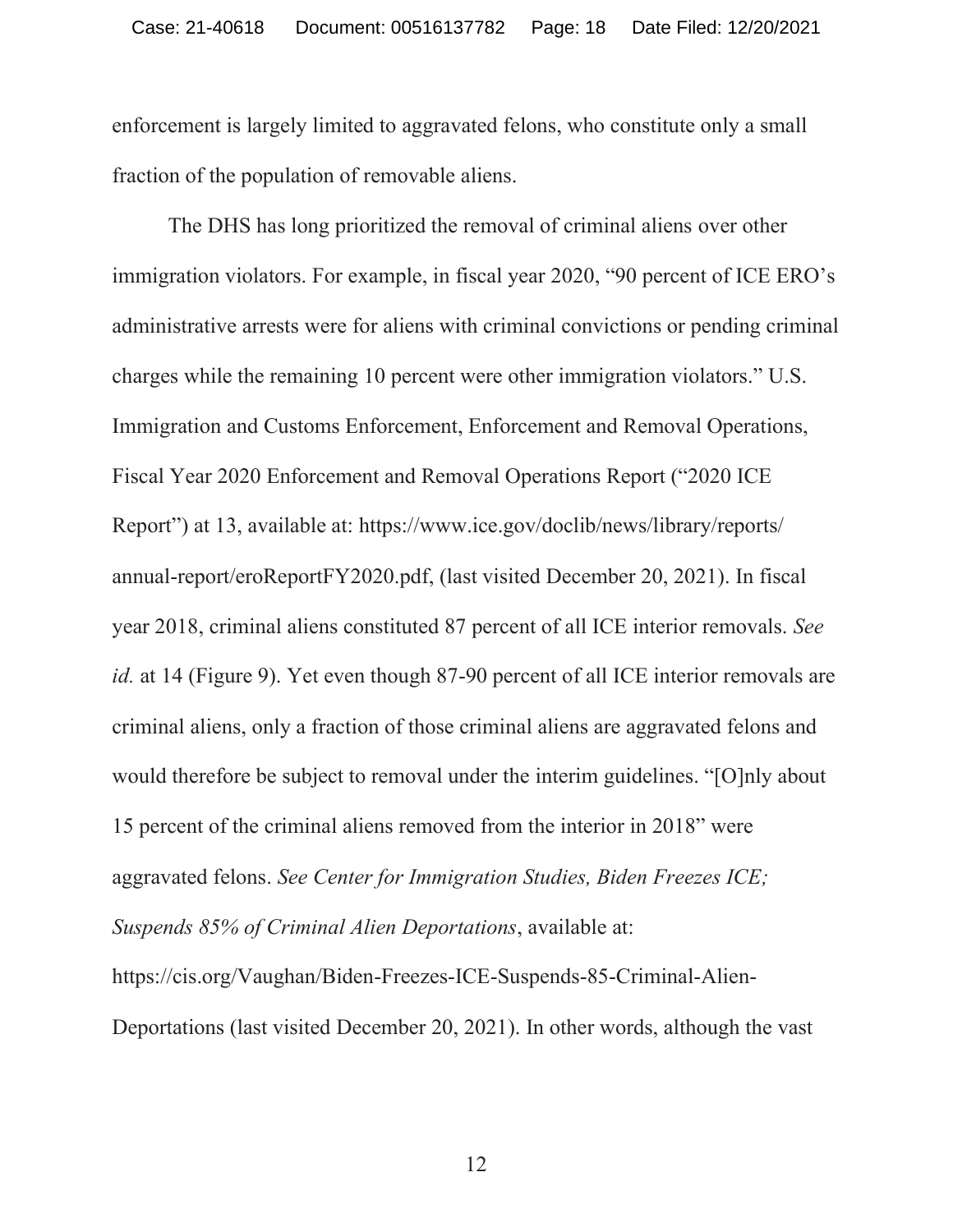majority of aliens arrested and removed by ICE are criminal aliens, aggravated felons make up only about 15 percent of those criminal aliens. $6$ 

The number of gang-related or terrorist aliens removed are even a smaller fraction of those removed. According to the 2020 ICE Report, aliens removed who are known or suspected gang members make up approximately two percent of total removals. *See* 2020 ICE Report at 19, 21 (compare Figures 19 and 21, depicting total ICE removals and ICE removals of gang members, respectively). The number of terrorist removals is statistically small. *See id.* at 23 (Figure 22, showing that between 31 and 58 terrorists were removed during the past three years). Thus, it is remarkable how narrowly the enforcement priorities are defined, a narrowness that reflects the government's conscious decision not to enforce these immigration laws in the vast majority of cases.

The Memoranda permit immigration officers to exercise their discretion in taking enforcement actions against aliens who fall within one of the three priority categories, but require preapproval by a Field Office Director or Special Agent in Charge before any enforcement action may be taken against an alien who falls outside those priority categories. ROA.58-59. By limiting enforcement priorities to

<sup>6</sup> Aliens removed by ICE "include both aliens arrested by ICE ERO in the interior of the country" (interior deportations or removals) and aliens "who are apprehended by CBP and subsequently turned over to ICE ERO for removal." 2020 ICE Report at 18.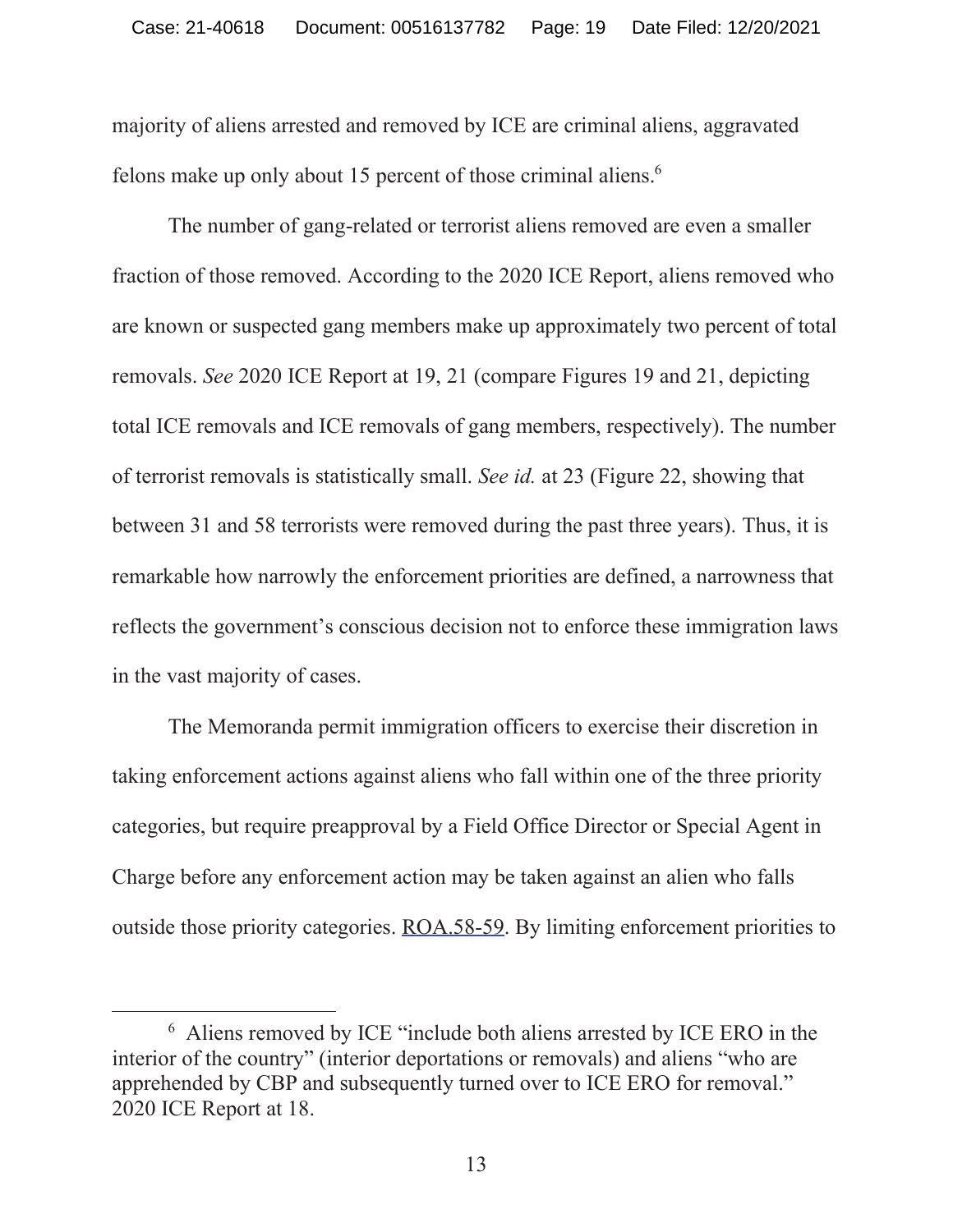terrorists, spies, aggravated felons, and gang members, the government is consciously refusing to enforce the law against the vast majority of aliens unlawfully present in the United States. Put another way, about 85 to 88 percent of criminal aliens will no longer be subject to any enforcement action under the Memoranda. These numbers quantify how drastically officers' discretion has been reduced. As the district court correctly concluded, "the amount of discretion [the Memoranda] afford is insufficient for them to be classified as general statements of policy." ROA.1419.

In addition, as the district court observed, the preapproval process established by the February Memorandum contradicts the INA and implementing regulations. ROA.1419 (citing 8 U.S.C. § 1357; 8 C.F.R. § 287.5). The INA establishes the powers of immigration officers, which include the authority to take certain actions without warrant, to administer oaths and take evidence, and to detain aliens in specified situations. *See* 8 U.S.C. § 1357. The applicable regulations grant certain authorized immigration officers the "[p]ower and authority to interrogate[;] [to] patrol the border[;] to arrest[;] to conduct searches[;] to execute warrants[;] [and] to carry firearms." 8 C.F.R. § 287.5. Authorized officers are those "who have successfully completed basic immigration law enforcement training" and generally include:

border patrol agents; air and marine agents; special agents; deportation officers; CBP officers; immigration enforcement agents; supervisory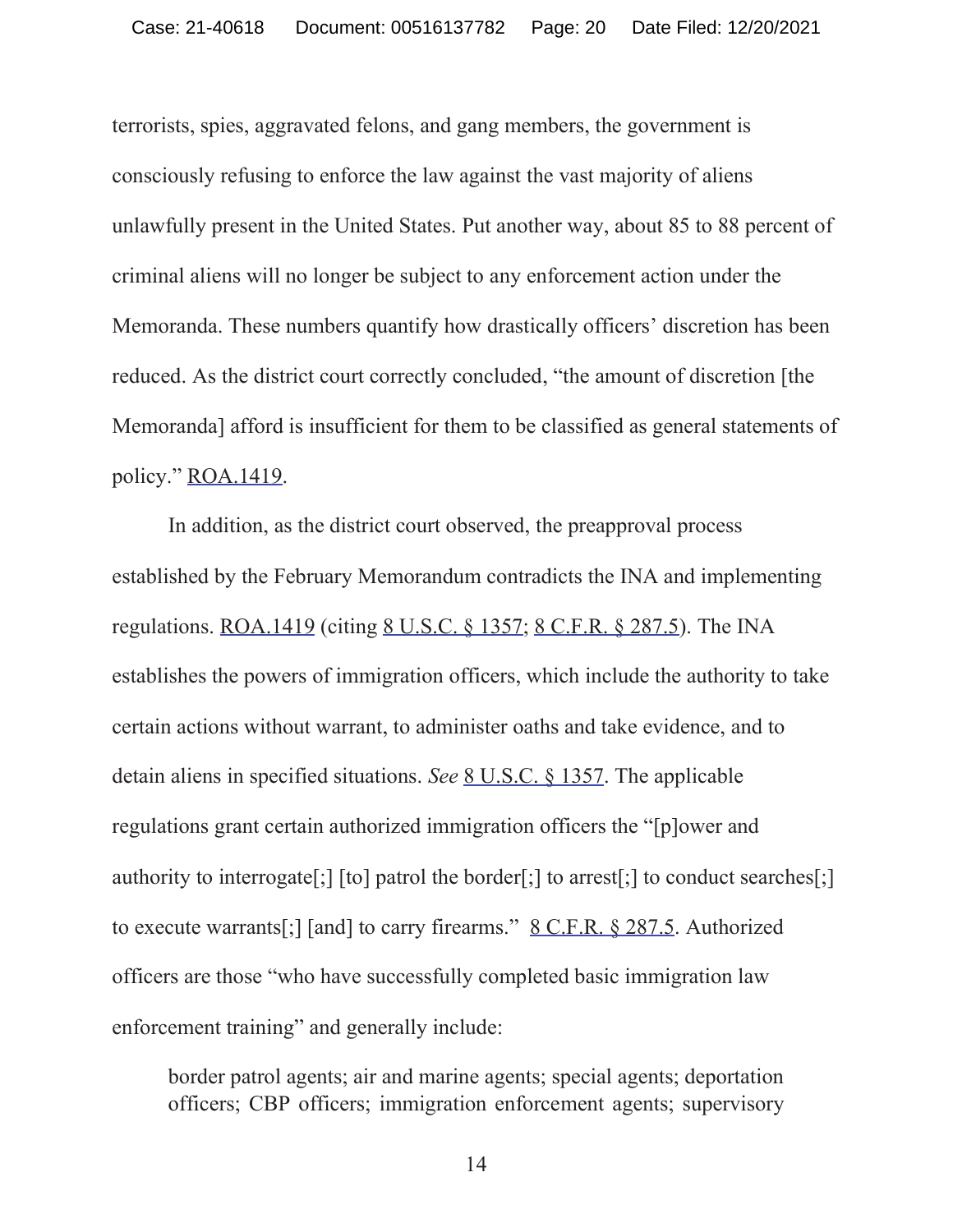and managerial personnel who are responsible for supervising the activities of those officers listed in this paragraph; and immigration officers who need the authority to arrest persons under  $[8 \text{ U.S.C. } 8]$  $1357(a)(4)$ ] in order to effectively accomplish their individual missions and who are designated, individually or as a class, by the Commissioner of CBP, the Assistant Secretary/Director of ICE, or the Director of the USCIS.

#### 8 C.F.R. § 287.5(c).

The Memoranda, however, severely limit this authority by requiring immigration officers to seek pre-approval for non-priority enforcement actions, as well as instituting a new level of review for such decisions. It provides that "[a]ny civil immigration enforcement or removal actions that do not meet the . . . criteria for presumed priority cases will require preapproval." ROA.59. Furthermore, such approval, if obtained, only applies to the alien it references and does not extend to any aliens "encountered during an [approved] operation if" the aliens are not in one of the priority categories. *Id.* Thus, immigration officers who previously had the authority to interrogate and arrest aliens without a warrant have been stripped of such authority and may now only exercise it in "exigent circumstances." *Id.*

Such officers are also prevented from taking enforcement actions against aliens who are already subject to a final order of removal, but who do not meet DHS's priority criteria. *See id.* Any officer who takes an enforcement action against a non-priority alien without the preapproval required by the new DHS policy must subsequently submit paperwork for such approval. *See id.* It is unclear

15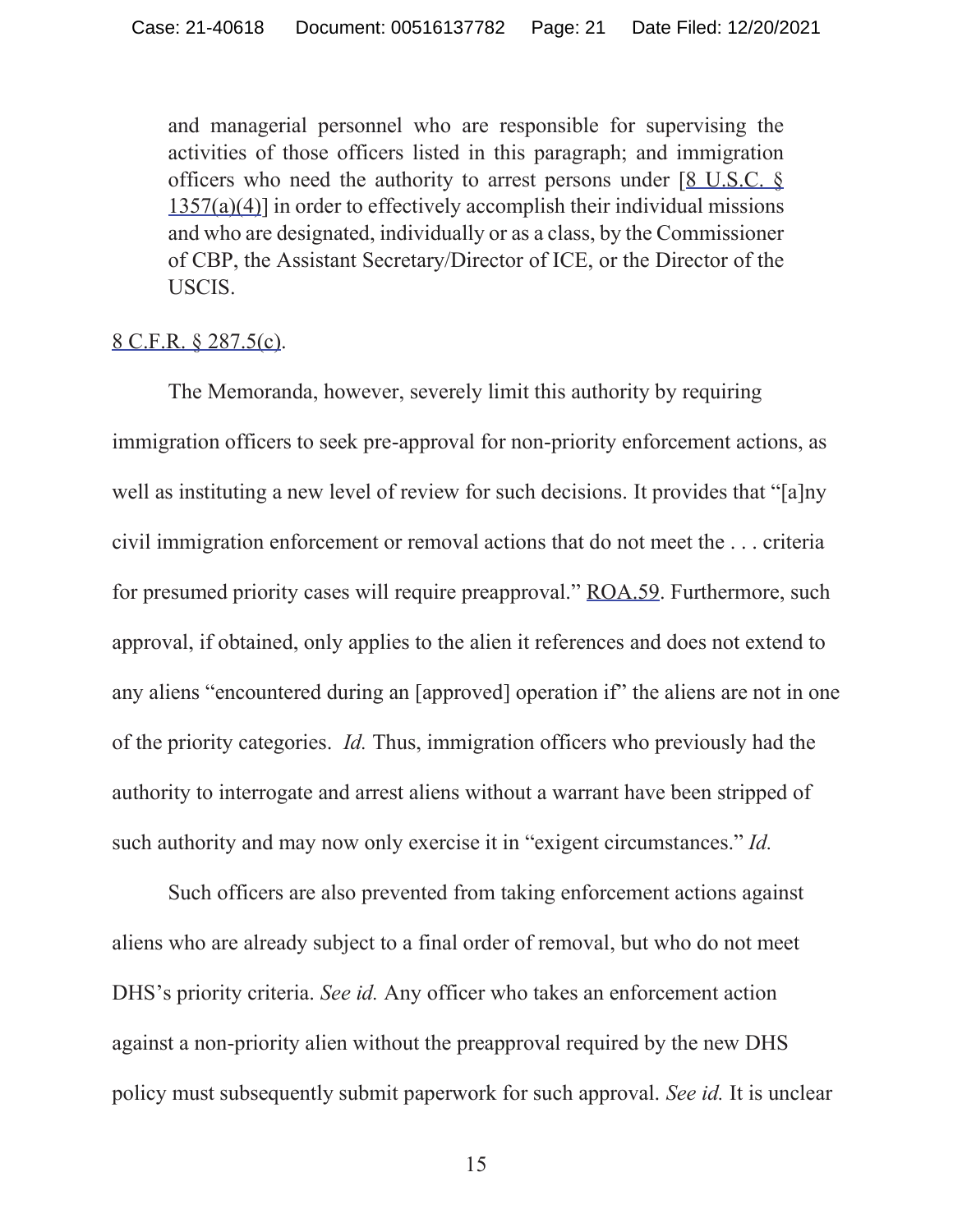what consequences will follow should such retroactive preapproval be denied. Thus, these new procedures are not supported by the INA and are in direct conflict with current regulations, which authorize immigration officers to conduct enforcement and removal operations without first obtaining preapproval. *See* 8 C.F.R. § 287.5.

In sum, the Memoranda establish substantive rules that meaningfully constrain immigration officers' discretion to take enforcement actions authorized by law. Because the district court correctly concluded that the Memoranda do not fall within an exception to the APA's notice and comment requirement, the Court should affirm the judgment of the district court.

### **CONCLUSION**

For the foregoing reasons, the Court should affirm the district court's preliminary injunction.

DATED: December 20, 2021 Respectfully submitted,

/s/ Matt Crapo Matt A. Crapo Christopher J. Hajec Immigration Reform Law Institute 25 Massachusetts Ave., NW, Suite 335 Washington, DC 20001 Telephone: (202) 232-5590

Attorneys for *Amicus Curiae*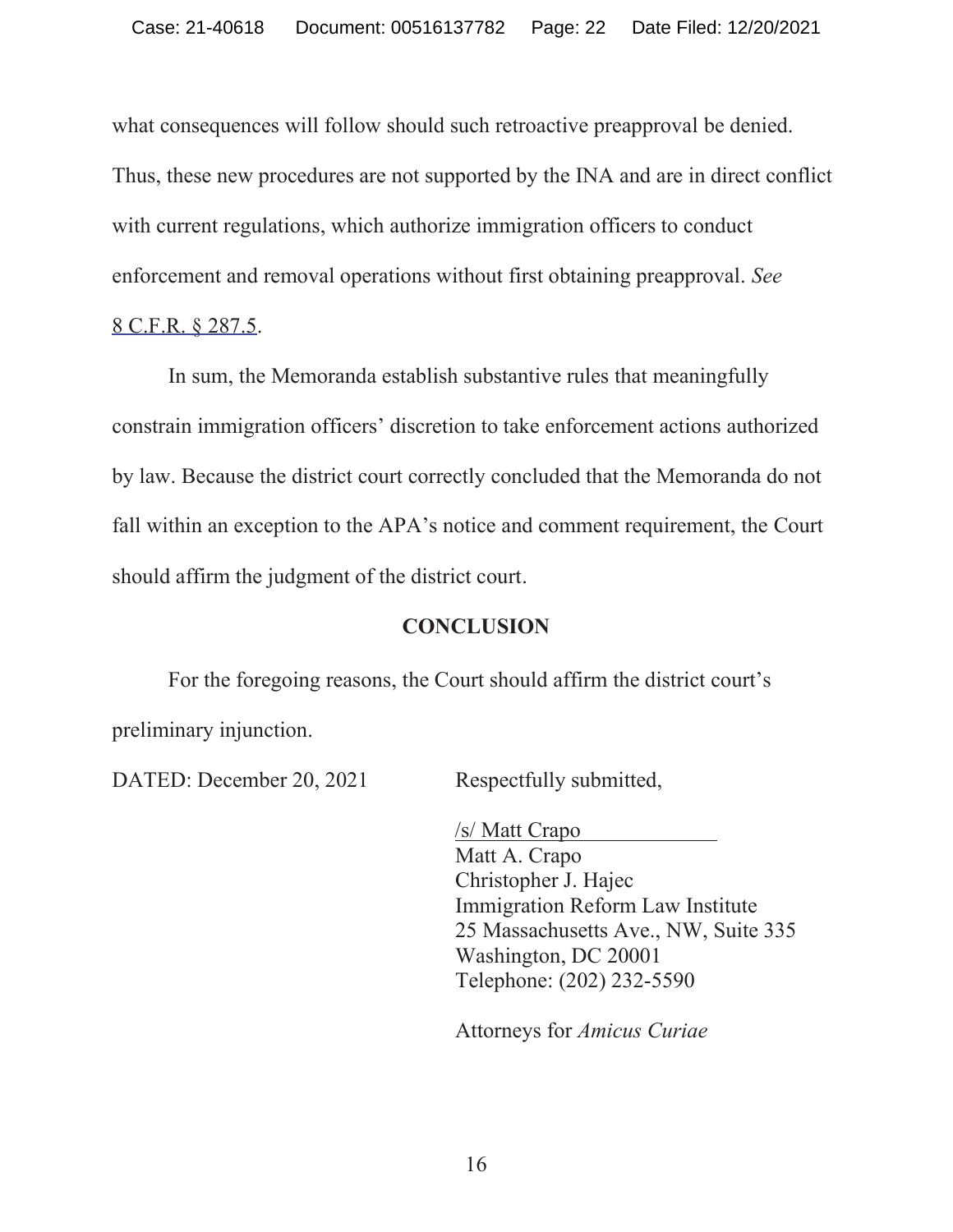### **CERTIFICATE OF COMPLIANCE**

The foregoing brief complies with Fed. R. App. P.  $32(a)(7)$  and  $29(a)(5)$ because it contains 3,683 words, as measured by Microsoft Word software. The brief also complies with the typeface and style requirements of Fed. R. App. P.  $32(a)(5)$  &  $32(a)(6)$  because it has been prepared in a proportionally spaced, Roman-style typeface of 14 points or more.

DATED: December 20, 2021 Respectfully submitted,

/s/ Matt Crapo Matt A. Crapo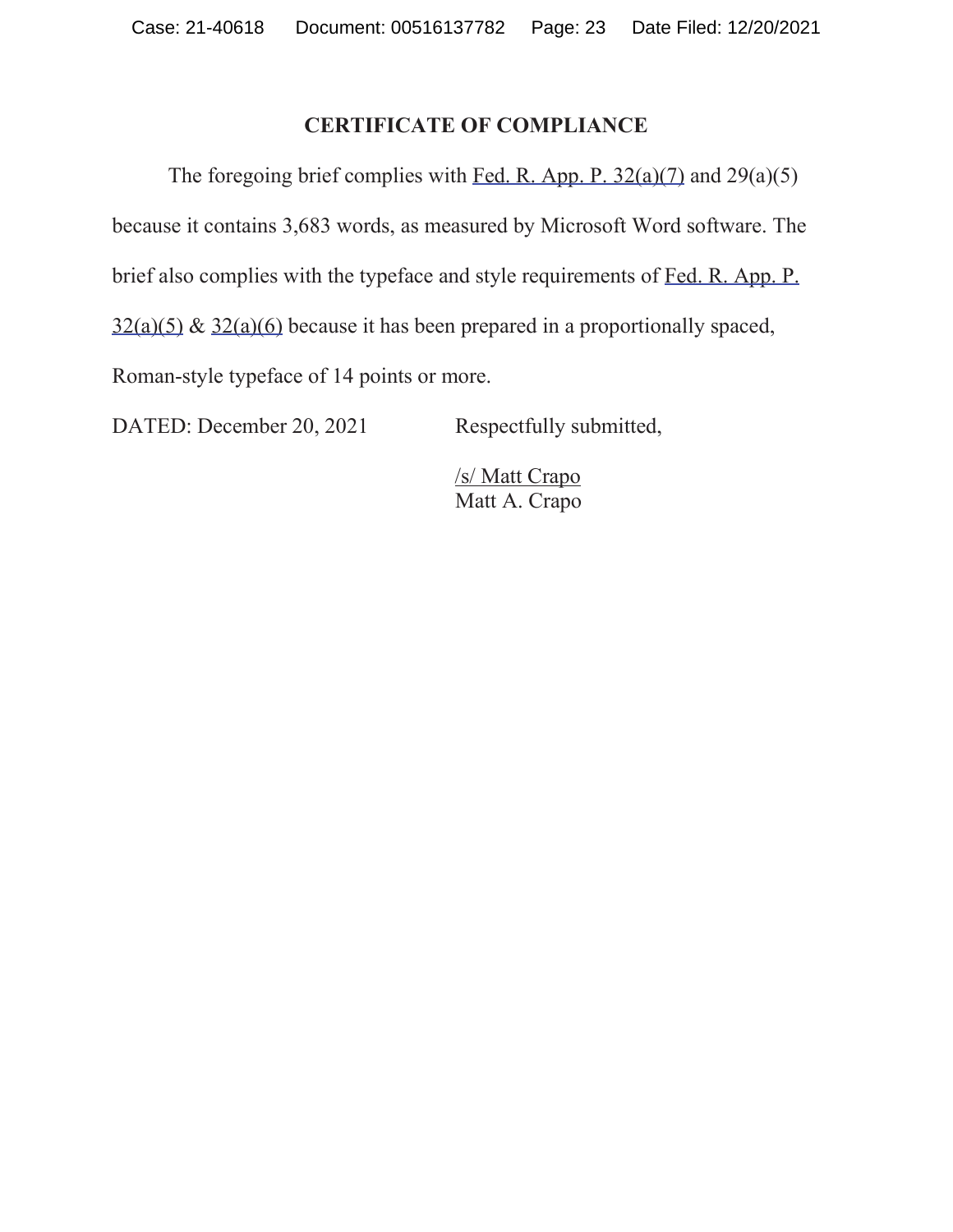## **CERTIFICATE OF SERVICE**

I certify that on December 21, 2021, I electronically filed the foregoing *amicus* brief with the Clerk of the Court for the United States Court of Appeals for the Fifth Circuit by using the appellate CM/ECF system. Participants in the case are registered CM/ECF users, and service will be accomplished by the appellate CM/ECF system.

> /s/ Matt Crapo Matt A. Crapo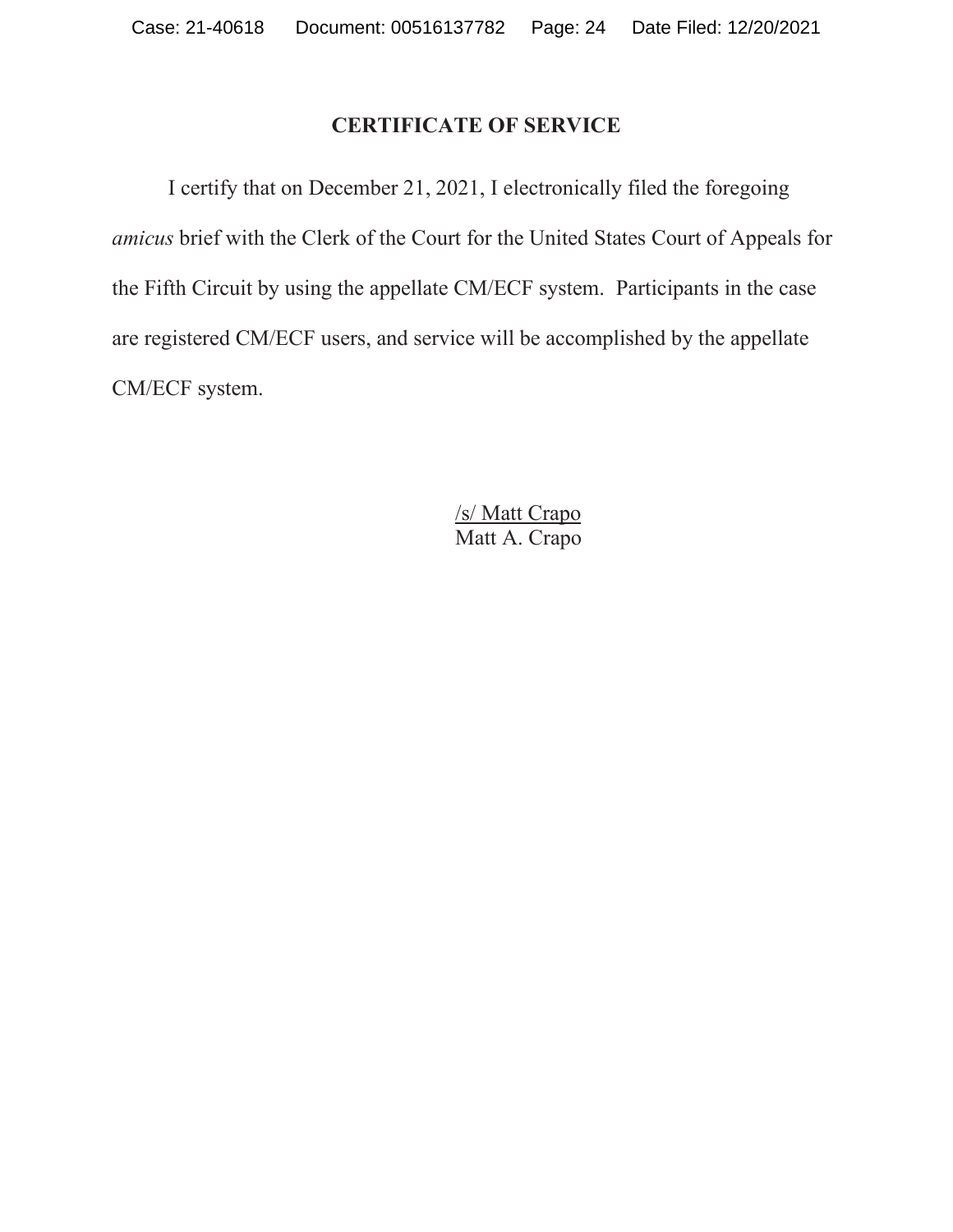# *United States Court of Appeals*

**FIFTH CIRCUIT OFFICE OF THE CLERK**

**LYLE W. CAYCE CLERK**

**TEL. 504-310-7700 600 S. MAESTRI PLACE, Suite 115 NEW ORLEANS, LA 70130**

December 21, 2021

Mr. Matt A. Crapo 6850 Rolling Creek Way Alexandria, VA 22315

> No. 21-40618 State of Texas v. USA USDC No. 6:21-CV-16

Dear Mr. Crapo,

We filed your amicus brief. However, you must make the following corrections within the next 14 days.

You need to correct or add:

Caption on the brief does not agree with the caption of the case in compliance with  $FED. R. APP. P. 32(a)(2)(C).$  Caption must exactly match the Court's Official Caption (See Official Caption below)

Note: Once you have prepared your sufficient brief, you must electronically file your 'Proposed Sufficient Brief' by selecting from the Briefs category the event, Proposed Sufficient Brief, via the electronic filing system. Please do not send paper copies of the brief until requested to do so by the clerk's office. The brief is not sufficient until final review by the clerk's office. If the brief is in compliance, you will receive a notice of docket activity advising you that the sufficient brief filing has been accepted and no further corrections are necessary. The certificate of service/proof of service on your proposed sufficient brief **MUST** be dated on the actual date that service is being made. Also, if your brief is sealed, this event automatically seals/restricts any attached documents, therefore you may still use this event to submit a sufficient brief.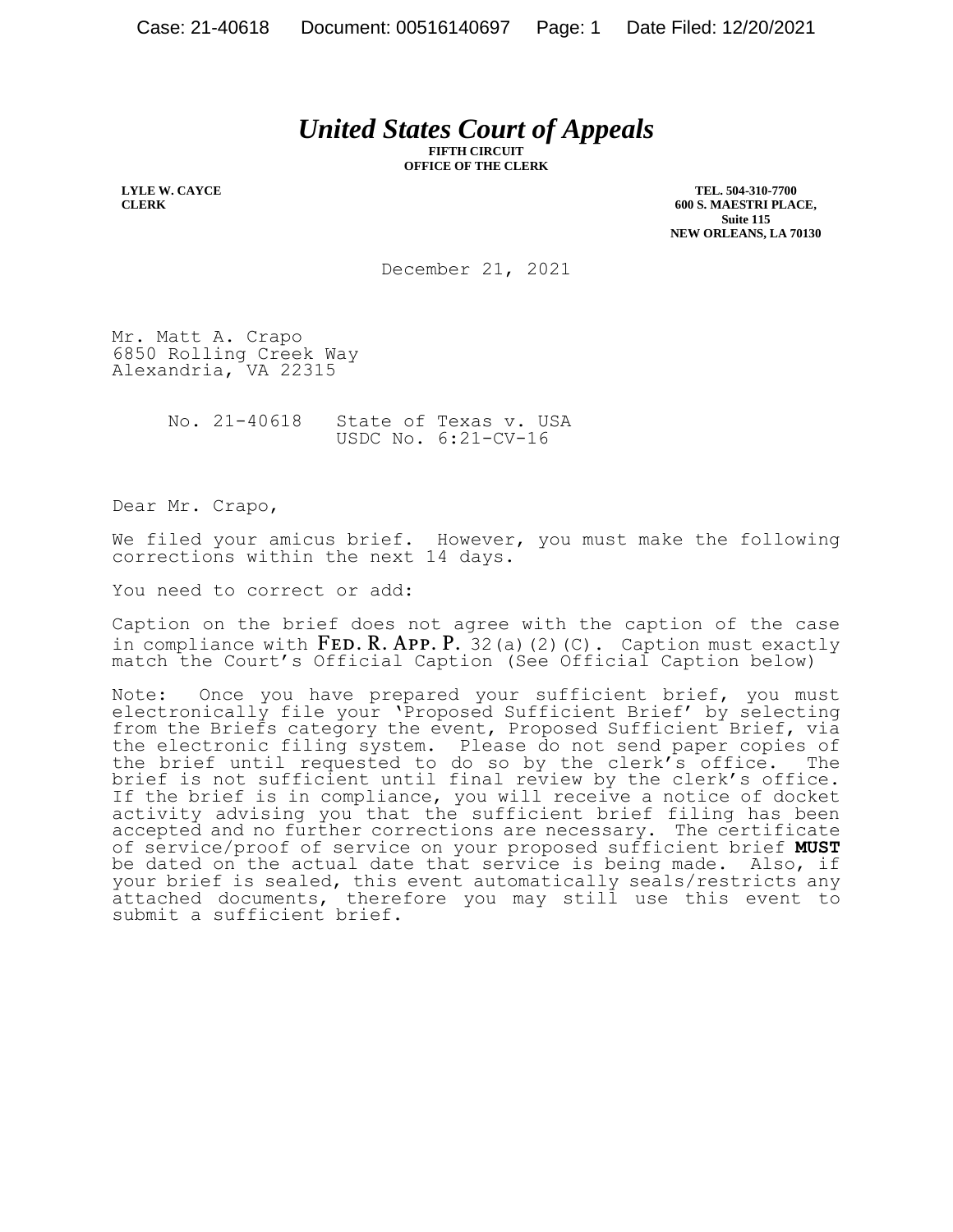Sincerely,

LYLE W. CAYCE, Clerk Chrustina Rachal

 $By:$ 

By:<br>Christina C. Rachal, Deputy Clerk 504-310-7651

cc:

Mr. Spencer Amdur Mr. H. Thomas Byron III Ms. Kathryn Cherry Mr. Drew C. Ensign Ms. Sarah Elaine Harrington Mr. Daniel David Hu Ms. Kathryn Lynn Huddleston Mr. Omar C. Jadwat Mr. Sean Janda Ms. Elizabeth Baker Murrill Mr. Erez Reuveni Mr. Michael Shih Mr. Judd Edward Stone II Mr. Patrick K. Sweeten Mr. Benjamin D. Wilson Mr. Cody Wofsy Mr. Walter S. Zimolong III